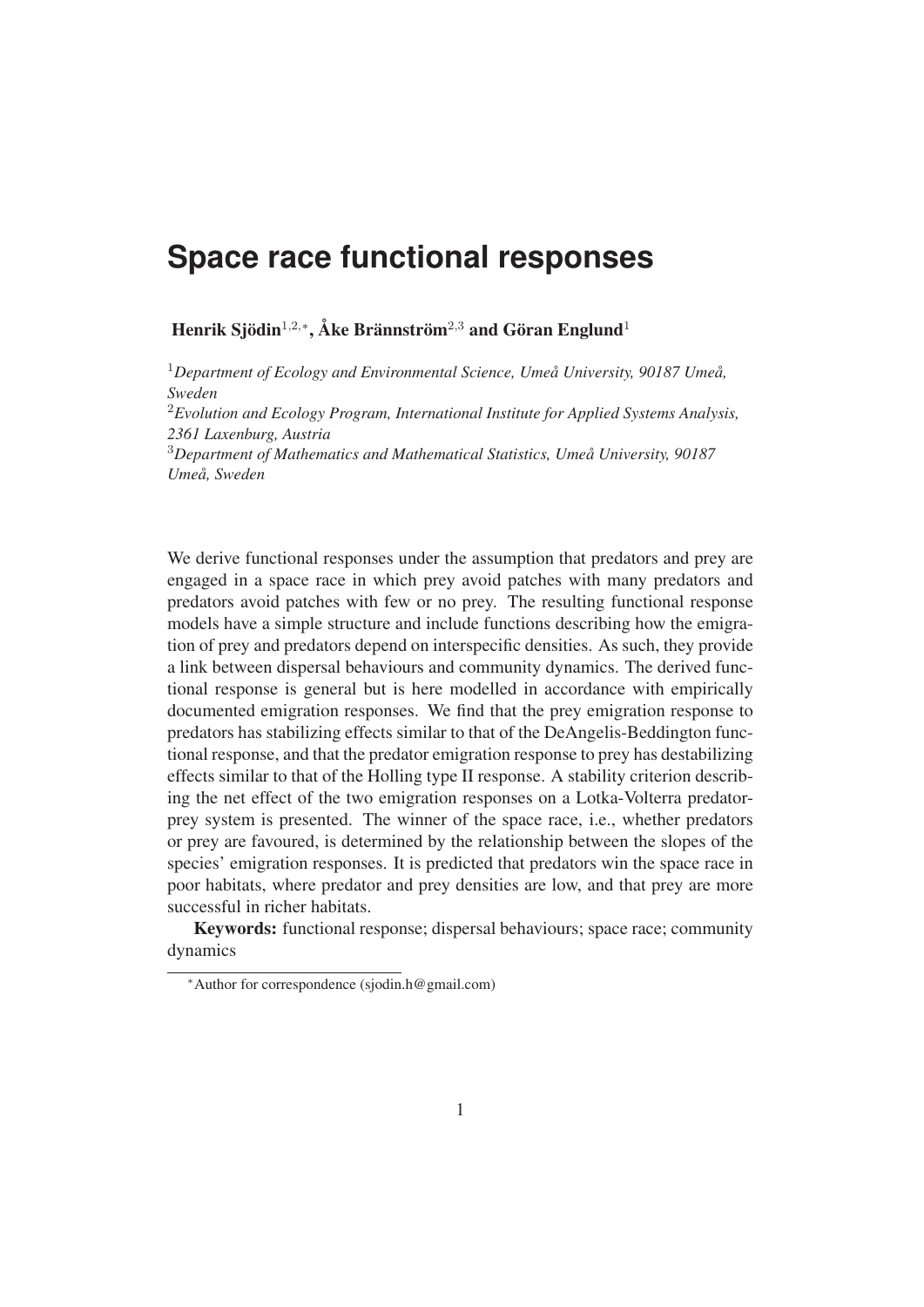#### **INTRODUCTION**

Functional responses are essential components of dynamic food-web models, describing the rates at which prey are consumed by predators. Classical functional responses describe the population-level consumption rates emerging from the behaviours of randomly moving predators foraging in evenly or randomly distributed prey populations [1, 2]. These assumptions are rarely fulfilled in natural systems because predators and prey typically have clumped spatial distributions [3, 4, 5] that are spatially correlated as as a consequence of density-dependent processes such as birth, death and dispersal and exogenous features such as physical habitat structures [4]. To better describe predator-prey interactions, it is important to elucidate relationships between spatial geometries of food-webs, underlying processes and corresponding non-linearities in birth and death rates [6, 7, 8].

A common observation among mobile organisms which select habitats in response to the densities of predators, competitors and prey is that prey avoid predatorrich areas while predators prefer prey-rich areas [9, 10, 11, 12]. This conflict of interest leads to a spatial game that has been termed a space race [13]. Space races between predators and prey are dominant drivers of small scale spatial distributions [14], and have significant effects on predator-prey encounter rates [15]. Although the importance of space races are widely recognized, it remains unclear how they affect functional responses. Studies on how functional responses change in spatial settings have investigated specific non-random spatial distributions of predators or prey [e.g., 16, 17] or the effects of other movement behaviours such as refuge use by prey [18, 19, 20], central-place foraging [3, 21], or aggregation of predators in areas of high resource density [17, 22, 23]. Many of these mechanisms produce non-linearities in consumption rates similar to those of the well-known Holling and DeAngelis-Beddington responses.

In this paper we investigate the relationship between consumption rates and the densities of predators and prey that are engaged in a space race. This relationship is governed by the "within-community" spatial structure generated by space race processes. The space race considered here is fairly simple in the sense that it concerns only movements in response to densities of heterospecifics, and do not involve reactions to conspecifics, the prey's resources, or other environmental factors. Our analyses are based on an approximation of the spatial covariance between predators and prey, which was derived in [15]. We show how empiricallydocumented emigration responses give rise to a new non-linear functional response which we compare with the Holling type II and DeAngelis-Beddington responses. Furthermore, we give analytical conditions under which the stabilis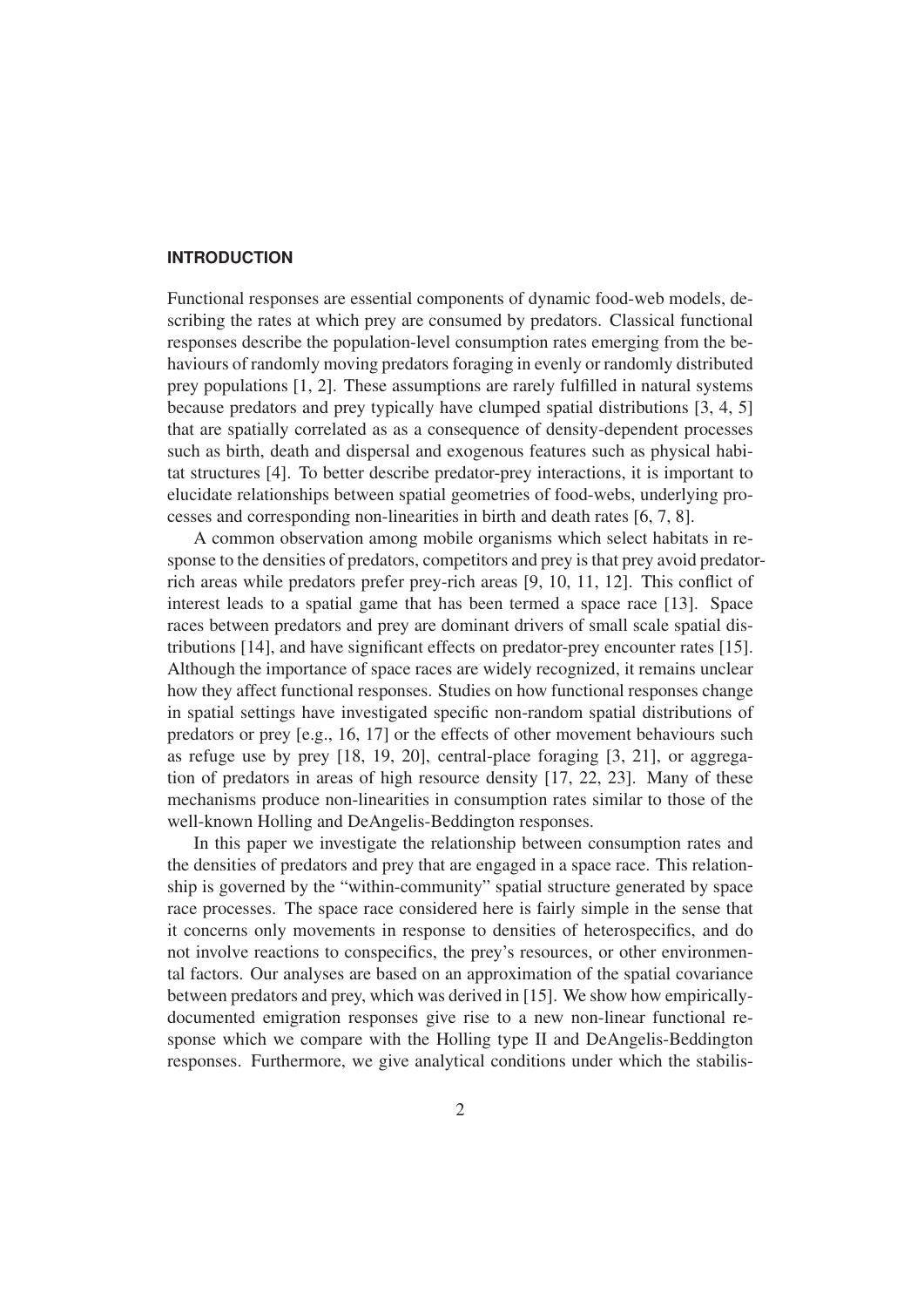ing/destabilising influences of these classical functional responses coincide with our new functional response. Additionally, we derive a simple criterion which determines the winner of the space race between prey and predator.

#### **MODEL DESCRIPTION**

We consider a predatory species and a prey species which are distributed among and moving between a large number of patches that are equal in all features except for the numbers of predators and prey. To account for the intrinsically random nature of ecological interactions, we assume that the number of individuals in each patch is small and finite. Here and throughout, we write  $X_n$  and  $X_p$  for the actual numbers of prey and predators in a patch, and  $N = \langle X_{\rm n} \rangle$  and  $P = \langle X_{\rm p} \rangle$  for<br>the corresponding average (expected) numbers. The former are random variables the corresponding average (expected) numbers. The former are random variables, taking any integer values ( $x_n$  and  $x_p$ , respectively), while the latter are customary population densities (i.e., the number of individuals averaged over all patches). The number of individuals in a patch changes over time due to births, deaths and interpatch dispersal.

We assume that individuals in any given patch have information about the number of predators or prey within that patch, and that they use this information to varying degrees when deciding whether to leave or stay. The rate at which a predator (prey) individual leaves a patch is thus a function of the number of prey (predators) in that patch (figure 1). We denote by  $E_p(X_n)$  and  $E_n(X_p)$  the predator's and prey's respective emigration-rate functions.

Movements associated with predator avoidance and prey search are daily activities for most mobile organisms. We can therefore assume that dispersal events take place much more often than births and deaths, which enables separation of timescales. That is to say, we can assume that a steady state distribution of predators and prey is reached in the time period between successive birth or mortality events. Reactive movement thus generates a distribution of individuals among patches,  $D(x_n, x_p, t)$ , in which all features except the average numbers of predators and prey depend exclusively on dispersal processes.

We assume that the rate at which predators encounter prey within a patch is governed by the law of mass action,  $G(X_n, X_p) = \alpha_e X_n X_p$ , where  $\alpha_e$  is the corresponding per capita encounter rate. If prey and predators are randomly distributed among patches, the population-level encounter rate would be  $\alpha_e NP$ . In the following section we show how density-dependent movements and the resulting spatial correlations between predator and prey alter the rate of predator-prey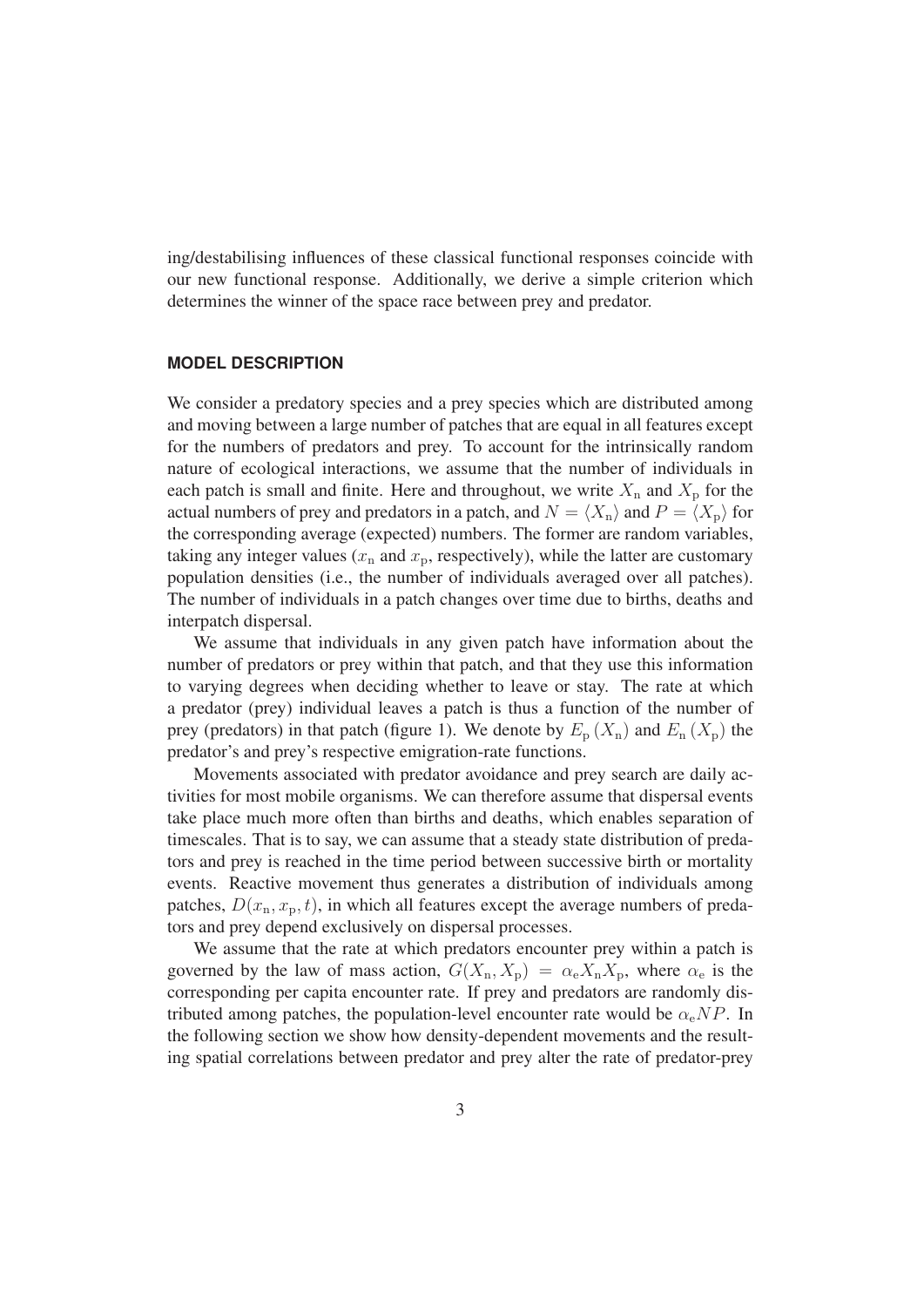encounters and thus the functional response.

#### **EMERGENT POPULATION-LEVEL ENCOUNTER RATES**

The density-dependent (state-dependent) emigration processes given by  $E_n(X_p)$ and  $E_p(X_n)$  give rise to a population-level encounter rate

$$
g(N, P) = \alpha_e NP \left( 1 + C(N, P) \right),\tag{1}
$$

where  $C(N, P) = \text{cov}(X_n, X_p)/(NP)$  is a standardised covariance that we refer to as the per capita covariance and which corrects the "well-mixed" encounter rate for density-dependent movements [electronic supplementary material; see also 24, 25, 15]. Dividing equation (1) by P gives the rate at which individual predators encounter prey, which is conventionally referred to as the "encounter rate".

We can hope to find an exact analytical expression for  $C(N, P)$  only in cases where an analytical expression for the distribution  $D(x_n, x_p, t)$  is achievable. An approximation of the per capita covariance in the form

$$
C(N, P) \approx -\frac{E'_{n}(P) + E'_{p}(N)}{E_{n}(P) + E_{p}(N)},
$$
\n(2)

was derived by [15], where  $E_n(P)$  and  $E_p(N)$  are the contributions to the populationlevel covariance from the microscopic emigration processes  $E_n(X_p)$  and  $E_n(X_n)$ , and where prime denotes the derivative with respect to the corresponding dependent variable. This approximation becomes accurate when the degree of density dependence,  $\theta$ , in  $E_n(P)$  and  $E_p(N)$  is weak and the densities are not very small. Technically, the approximation becomes exact as  $\theta$  tends to zero provided that N or P do not approach zero [see 15].

We adopt this approximation and substitute it into equation (1) to investigate the functional responses that emerge from density-dependent movements.

#### **EMIGRATION RESPONSES AND THEIR RELATIONSHIP WITH SPACE RACES**

Empirical data show that predators have decreasing and decelerating emigration responses to prey, whereas prey typically have increasing and accelerating emigration responses to predators [figure 1b; electronic supplementary material, figure S6; 15].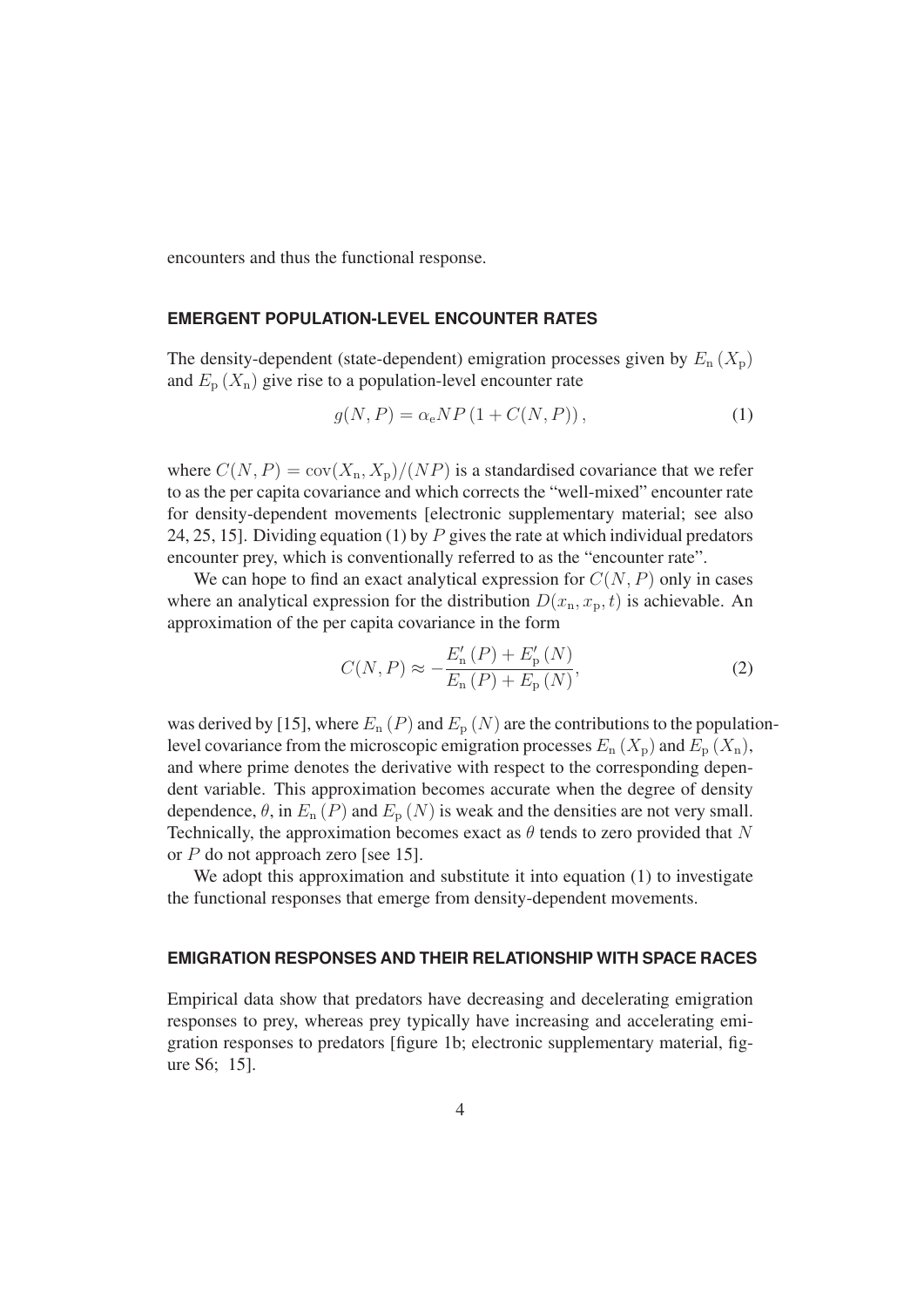

Figure 1: A representation of the link between reaction efficiencies and the outcome of the space race. (*a*) The space race sign S, given by eq. (3), determines the outcome of the game. The thick line at  $S = 0$  divides the plane into a positive region (bright) where the predator wins, and a negative region (dark) where the prey wins. As an example, the open circle marks a point where the predator wins  $(N_1, P_1)$ , and the closed circle a point where the prey wins  $(N_2, P_2)$ . The positions of these points along the emigration responses are shown in (*b*). In the  $(N_1, P_1)$  case, the predator wins because it has a higher reaction efficiency, i.e. the predator's emigration response is steeper. The opposite is true in the second case  $(N_2, P_2)$ . The emigration responses are  $E_n(P) = 1 + e^{\theta P}$  and  $E_n(N) = 1 + 20e^{-\theta N}$  where  $\theta = 0.5$  $E_{\rm p} (N) = 1 + 20e^{-\theta N}$ , where  $\theta = 0.5$ .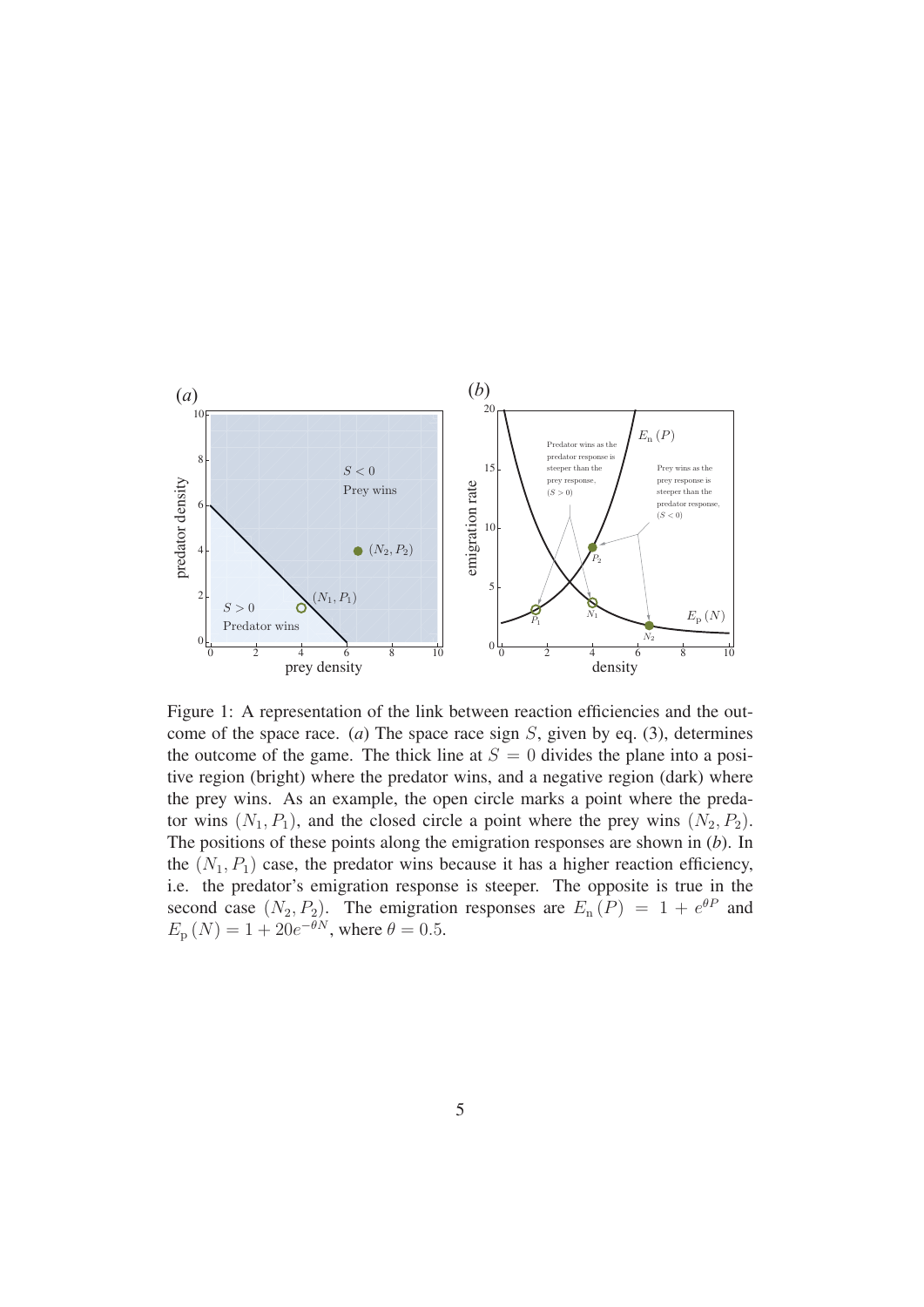The slope of the emigration rate function determines an individual's ability to respond to differences in the local densities of the species it reacts to. The steepness of the response functions can thus be interpreted as a measure of how strongly prey react to differences in predator densities, and how strongly predators react to variation in prey densities. We refer to this as the species' *reaction efficiency*. If the prey has a higher reaction efficiency than the predator, the covariance will be negative and the average predator individual will experience fewer prey than expected based on the overall mean density of prey. In this sense, the prey wins the space race. If it is the other way around, the average predator will encounter more prey individuals than would be expected based on the mean prey density and so the predator becomes the winner of the space race [15].

Consequently, it is the difference between the reaction efficiencies of the prey and the predator that determines which of the two species wins the space race. This can be expressed by the simple formula

$$
S = -E'_{n}(P) - E'_{p}(N),
$$
\n(3)

which is derived from eq. (2).  $S$  is thus approximative. However, a numerical analysis of the underpinning master equation  $[15]$  indicates that S is in good agreement with the exact relationship even for relatively large values of  $\theta$  (electronic supplementary material, figure S1).

The interplay of the "space race sign"  $S$  and the emigration responses is depicted in figure 1. If  $S$  is positive, the predator is the winner and if it is negative the prey is the winner (figure 1a). When  $S = 0$ , which is indicated by the diagonal line in figure 1a, neither species wins and the spatial correlation between the two species remains zero. This line thus represents the situation described by classical functional response models, which assume density independent and unlimited dispersal. As shown in figure 1b, the space race sign originates from the relationship between the steepness of the two species' emigration responses.

Figure 1 also shows that predators win the space race when both species are rare and that instead prey win when both species are abundant. Stated differently, we can expect positive spatial correlations between predators and prey in poor habitats and negative correlations in rich habitats.

Since the emigration responses have direct effects on the likelihood of encounters between predators and prey, they necessarily affect consumption rates. This link is analyzed in the following section.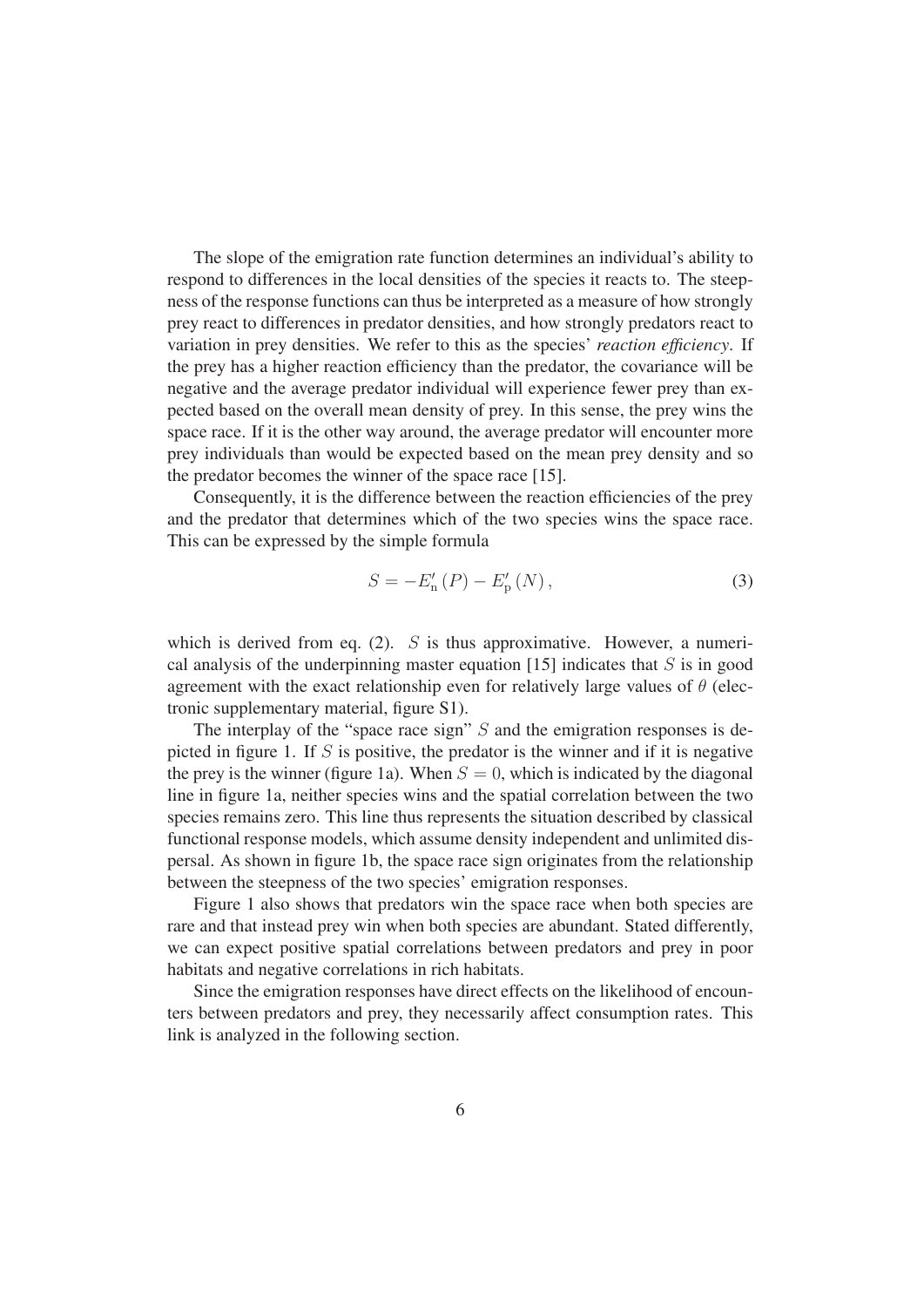#### **SPACE RACE FUNCTIONAL RESPONSES**

By defining the attack rate  $\alpha = \alpha_e \alpha_c \alpha_s$ , where  $\alpha_c$  is the rate at which a predator tries to capture a prey individual upon encounter and  $\alpha_s$  is the rate at which it succeeds and consumes the prey, we find that the space race functional response is equal to the encounter rate (eq. 1) multiplied by  $\alpha_{\rm c} \alpha_{\rm s}/P$ , i.e.,

$$
f(N, P) = \alpha N \left( 1 + C(N, P) \right). \tag{4}
$$

The space race functional response, where  $C(N, P)$  is substituted by equation (2), is illustrated in figure 2. The predator emigration rate response  $E_p(N)$  to prey affects the functional response in the prey dimension, whereas the prey emigration rate response  $E_n(P)$  affects the functional response in the predator dimension (figure 2).

Given density-independent emigration responses we recover the typical linear Holling type I functional response (figure 2a). However, if either of the species emigrates in response to the other, non-linearities emerge.

If we limit the analysis to emigration responses of the types observed in empirical studies, we can identify three non-linear cases: (i) Decelerating predator emigration and density-independent prey emigration produce a non-linear preydependent functional response (figure 2b). The consumption rate is initially decelerating but converges back towards linearity at higher prey densities. This type of density dependence has destabilising effects [e.g., 5, 15]. Also, the consumption rate is higher than expected if movements are random, which reflects that the predator is winning the space race. (ii) If instead the prey has an accelerating response and predator emigration is density independent, the result is a predatordependent type of functional response where the non-linearity occurs in the predator dimension (figure 2c). The consumption rate decreases with increasing predator density, which tends to stabilise predator-prey dynamics [e.g., 5, 15]. Also, the consumption rate is lower than predicted if movements are random, which reflects that the prey is winning the space race.. (iii) When there is a predator-prey space race where both species move dependently of each other, the functional response is non-linear in both species dimensions (figure 2d). This has either stabilising or destabilising effects on predator-prey dynamics depending on which of the two dynamical effects is strongest, i.e., mainly on the magnitudes of reaction efficiencies and the changes in reaction efficiencies with densities.

The convergence towards a linear consumption rate at high prey densities (figures 2b, 2d) corresponds to a decelerating predator emigration response to prey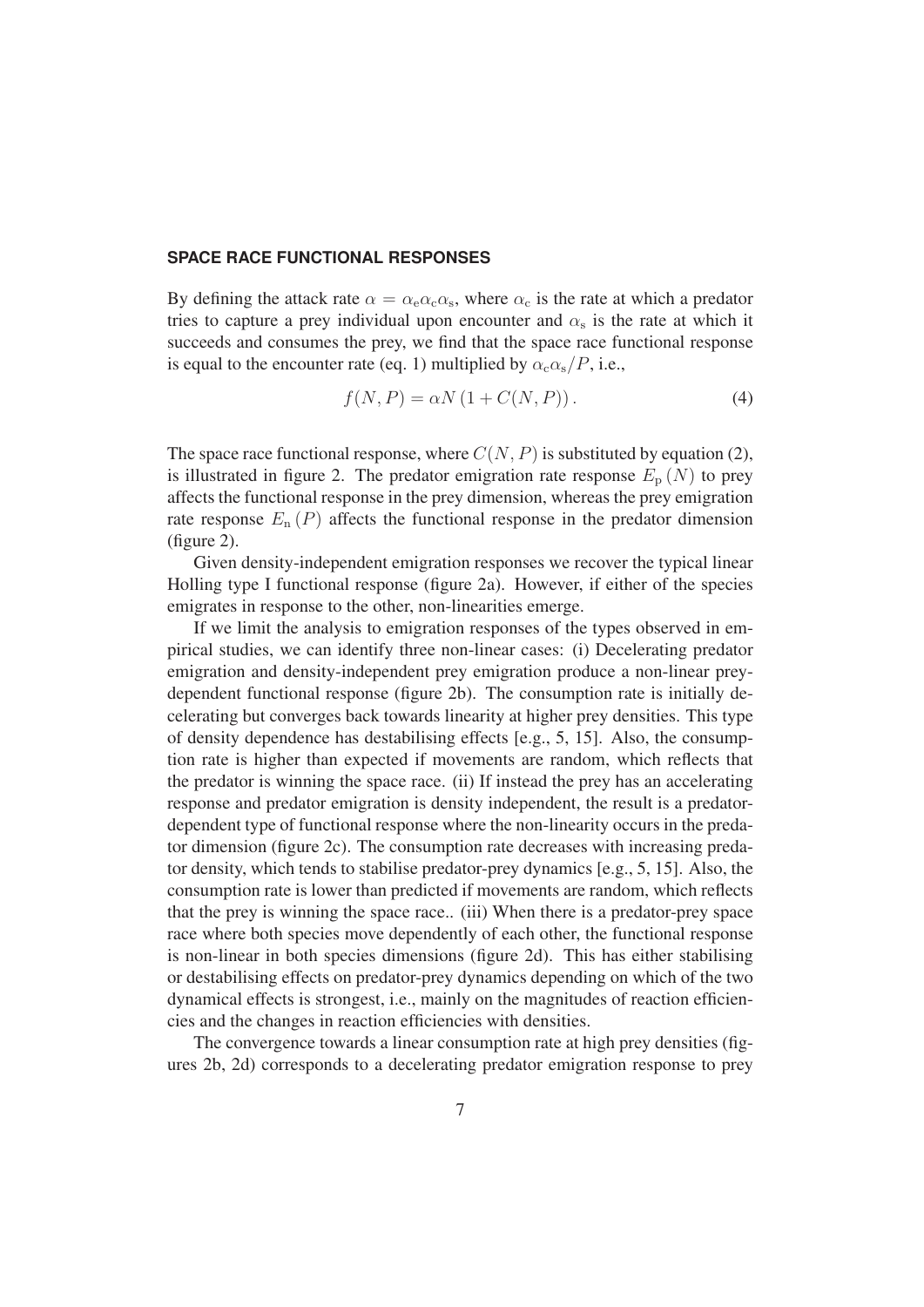

Figure 2: Space race functional responses. Dashed lines indicate the Holling type I functional response. (*a*) The consumption rate when both species move independently of each other. (*b*) The consumption rate when the predator species has a decelerating emigration response to prey. (*c*) The consumption rate when the prey species has an accelerating emigration response to predators. (*d*) The consumption rate when the prey species has an accelerating emigration response to predators and the predator species has a decelerating emigration response to prey; these are the emigration responses typically observed in nature. The attack rate is set to  $\alpha = 1$  and the emigration responses of prey and predators are  $E_n(P) = 1 + e^{\theta P}$ <br>and  $E_n(N) = 1 + 20e^{-\theta N}$  respectively where  $\theta = 0.5$ . The functional responses and  $E_p(N) = 1 + 20e^{-\theta N}$ , respectively, where  $\theta = 0.5$ . The functional responses of the space in qualitative agreement with the exact functional responses obtained from are in qualitative agreement with the exact functional responses obtained from numerical analysis (electronic supplementary material, figure S2).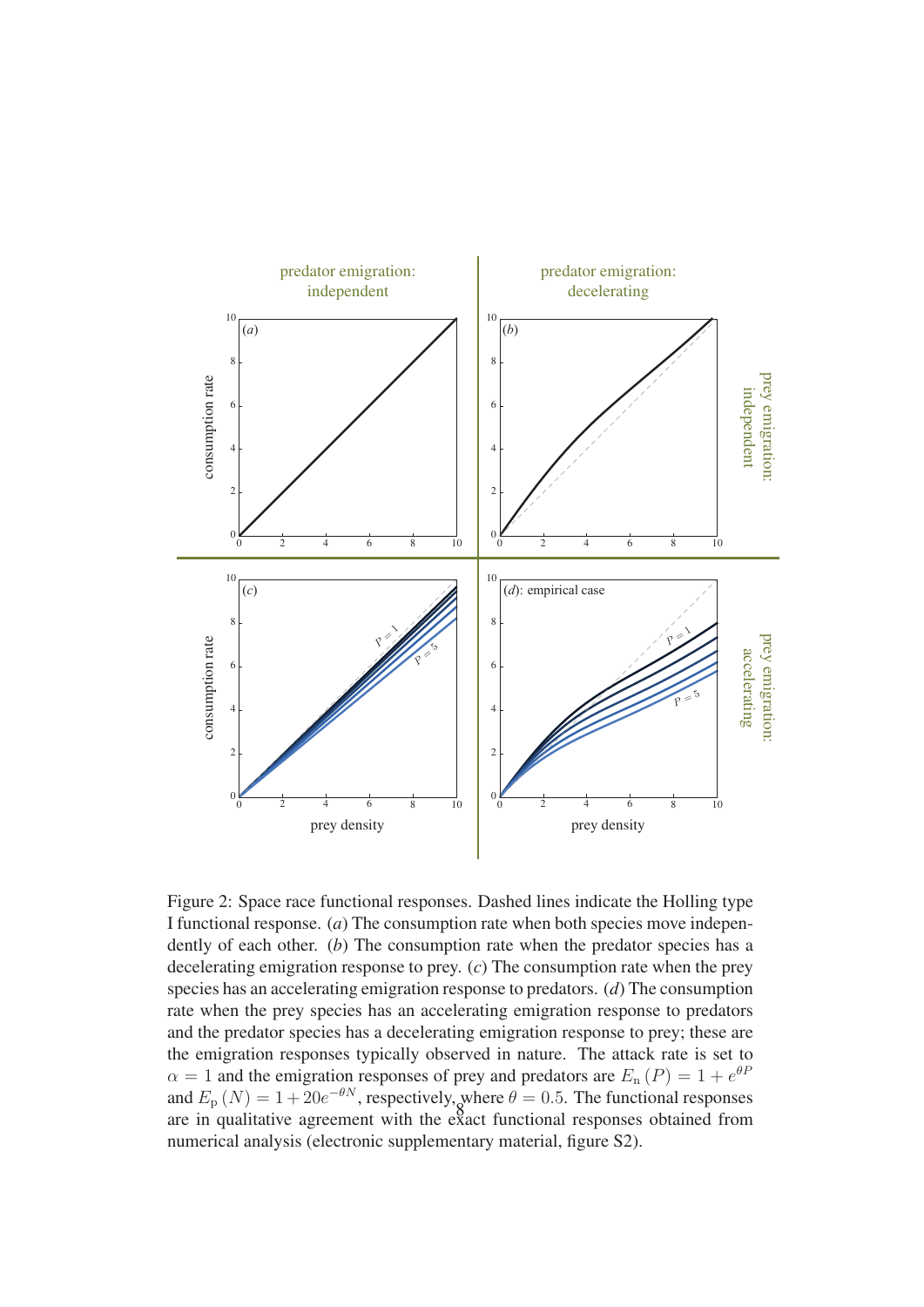(figure 1b). As prey become more abundant, the predators' reaction efficiency approaches zero and their dispersal behaviour becomes increasingly random, resulting in a negative and nearly constant per capita covariance in the prey dimension. Decelerating predator emigration responses to prey are observed in experiments. This is probably because predators gain little in these experiments when most sites hold more prey than they can handle.

#### **PREDATOR-PREY DYNAMICS WITH A SPACE RACE FUNCTIONAL RESPONSE**

Whether the dynamics of a predator-prey system with a space race functional response is stable or not, will in general depend also on other processes such as prey growth and predator mortality. However, for a multi-patch system where the dynamics within each patch are described by the Lotka-Volterra predator-prey equation, the stability of the global dynamics (including all patches) is for a given fixed point  $(N^*, P^*)$  influenced only by the properties of the per capita covariance and the conversion efficiency  $\eta$ . The fixed point is a stable attractor if

$$
\delta = 1 + C(N^*, P^*) + N^* \frac{\partial C(N, P^*)}{\partial N} \Big|_{N = N^*} + P^* \frac{\partial C(N^*, P)}{\partial P} \Big|_{P = P^*}
$$

and

$$
\tau = \frac{\partial C(N, P^*)}{\partial N}\Big|_{N=N^*} - \eta \frac{\partial C(N^*, P)}{\partial P}\Big|_{P=P^*}
$$

are both greater than zero. When applying the approximation of the per capita covariance (equation 2),  $\delta > 0$  is always true, which means that stability hinges only on the sign of  $\tau$ . If then  $\tau < 0$ , the fixed point, typically at low equilibrium densities, constitute an unstable equilibrium producing unstable dynamics which tend to attract to limit cycles around the fixed point at an average distance that depend on the shape of  $C(N, P)$  [electronic supplementary material, figure S3-S5; 15].

#### **RELATIONSHIPS WITH CLASSICAL FUNCTIONAL RESPONSES**

The density dependencies produced by the exponential movement responses are qualitatively equivalent to those in Holling's type II and DeAngelis-Beddington's functional responses. The predators' decelerating emigration response to prey causes predation efficiency to decrease as prey density increases. This creates a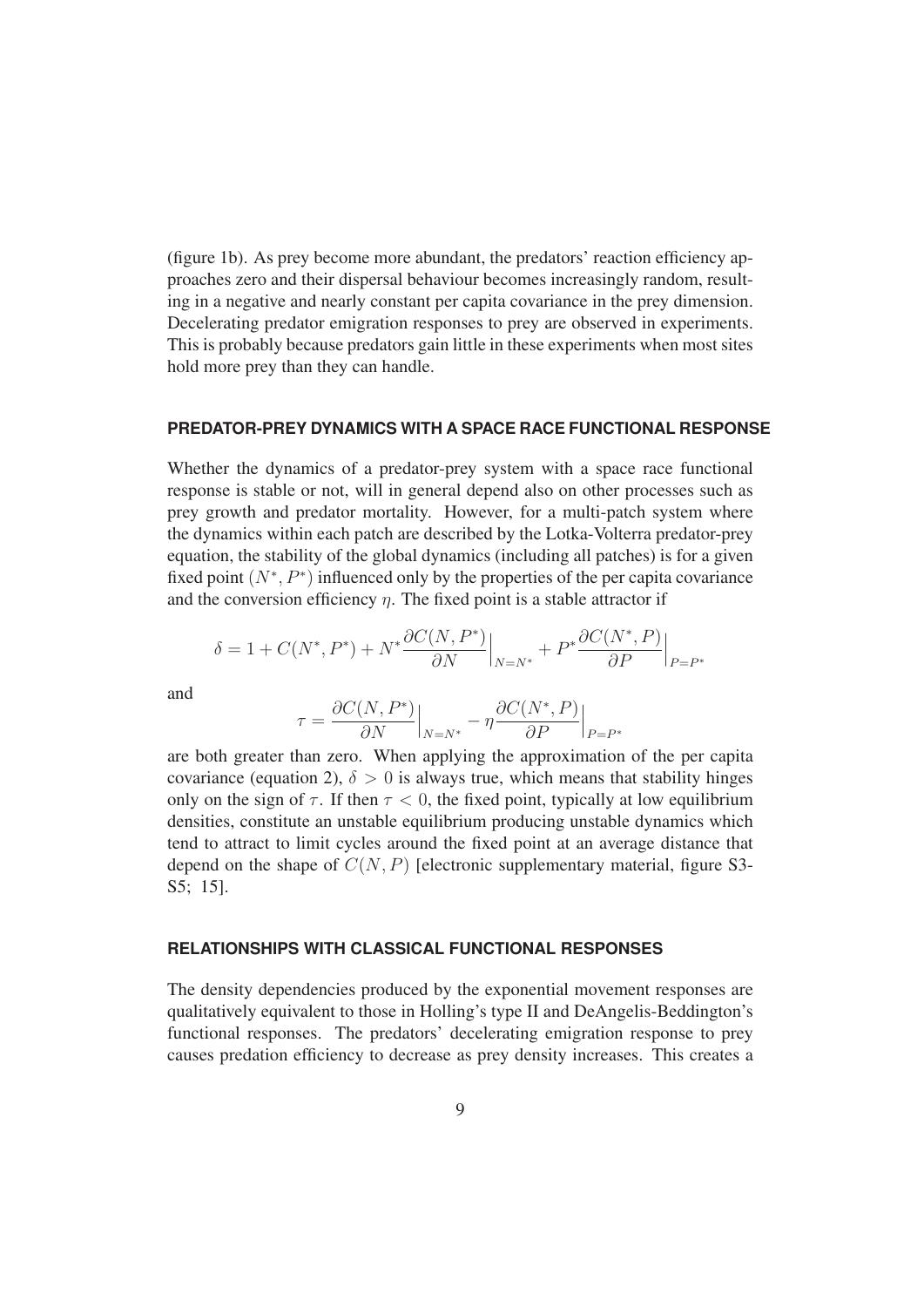positive and destabilising density dependence comparable to that described by the Holling type II functional response, although the underlying mechanism is different. In contrast, the prey's accelerating emigration response leads to stabilising density dependence, as the prey density experienced by the predators decreases with increasing predator density. This mechanism is analogous to the one proposed by [20] as a mechanistic underpinning for the DeAngelis-Beddington functional response.

To investigate the generality of these findings we identify the conditions under which the space race functional response produces the same types of density dependencies as Holling's and DeAngelis-Beddington's responses. This occurs if the expected per capita population-level attack rate, or predation efficiency,  $\hat{f}(N, P) = f(N, P)/N$  decreases in parallel with the densities of the two species such that  $\frac{\partial \hat{f}}{\partial N} < 0$  and  $\frac{\partial \hat{f}}{\partial P} < 0$ . Since  $\hat{f}(N, P) = \alpha(1 + C(N, P))$ , we can reduce the problem to an examination of how  $C(N, P)$  changes with the two species' densities. This reveals that if densities. This reveals that if

$$
C(N, P) < -\frac{E_{\rm p}^{\prime\prime}(N)}{E_{\rm p}^{\prime}(N)}\tag{5}
$$

is true for positive values of N and P, the predators' emigration behaviour produces a density dependence equivalent to that in the Holling type II functional response, and if

$$
C(N, P) > -\frac{E''_n(P)}{E'_n(P)}
$$
\n(6)

is true for positive values of  $N$  and  $P$ , then the prey emigration behaviour produces a density dependence equivalent to that in the predator-dependent processes of the DeAngelis-Beddington functional response.

In general, these criteria are fulfilled if the accelerating prey response and the decelerating predator response are represented by exponential functions or power functions. The only exception is when the prey emigration response follows a power function. In this case there is a parameter space for which low predator densities produce the same type of density dependence as in DeAngelis-Beddington's response but higher prey densities generate a reversed density dependence.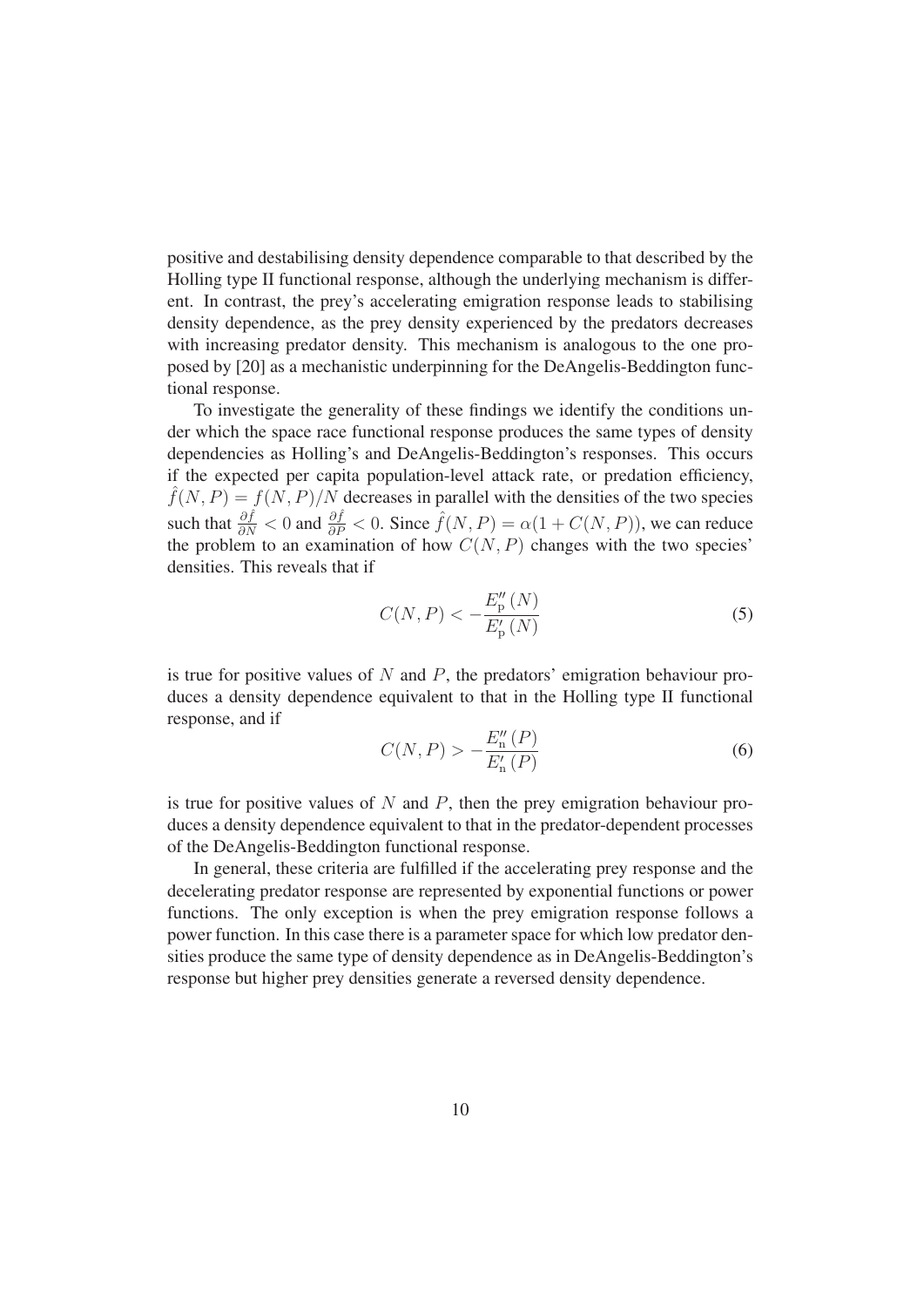#### **DISCUSSION**

In a predator-prey system where the two species are engaged in a space race, the functional response is a non-linear function of both prey and predator densities and is conventionally described as being predator dependent. The shape of the two-dimensional functional response reflects the emigration responses of predators and prey to heterospecific densities. The emigration responses can in theory take many different shapes and thus produce different types of density dependencies. However, empirical data suggest that prey emigration responses to predators are increasing and accelerating functions, whereas predator emigration responses to prey are decreasing and decelerating functions. These responses create a destabilising density dependence in the prey dimension and, in most cases, a stabilising density dependence in the predator dimension.

In equivalence with the Holling type II functional response, the destabilising effect in the space race functional response occurs because the prey per capita growth rate is an increasing function of prey density, i.e. it exhibits a positive density dependence. In Holling's type II model this positive density dependence is due to the time required to handle and digest prey, which leads to saturation and thus a decreased predation efficiency at high prey densities. In the space race functional response this type of destabilising density dependence is instead a consequence of the decelerating emigration response of predators,  $E_p(N)$ . The predation efficiency decreases with increasing prey density because the predators put less effort into finding the best foraging patches when prey is abundant. In contrast, when prey is scarce predators do differentiate between patches and therefore become more efficient in locating prey.

In equivalence with the DeAngelis-Beddington functional response, the stabilising effects in the space race functional response are caused by reduced predation efficiencies at high predator densities - i.e., predator growth exhibit a negative dependence of predator density. However, the mechanism in the space race functional response is different from that proposed by [20] for the DeAngelis-Beddington response, in the sense that predators do not induce increased refuge use by prey but instead prey escape from predator-rich areas. While these mechanisms are somewhat different, they can both be described as examples of predator interference.

An intriguing result of our analysis is that the covariance between predator and prey densities is expected to decrease with increasing densities of both species. Stated differently, we should expect low spatial overlap between predators and prey in rich habitats and high overlap in poor habitats; a prediction that should be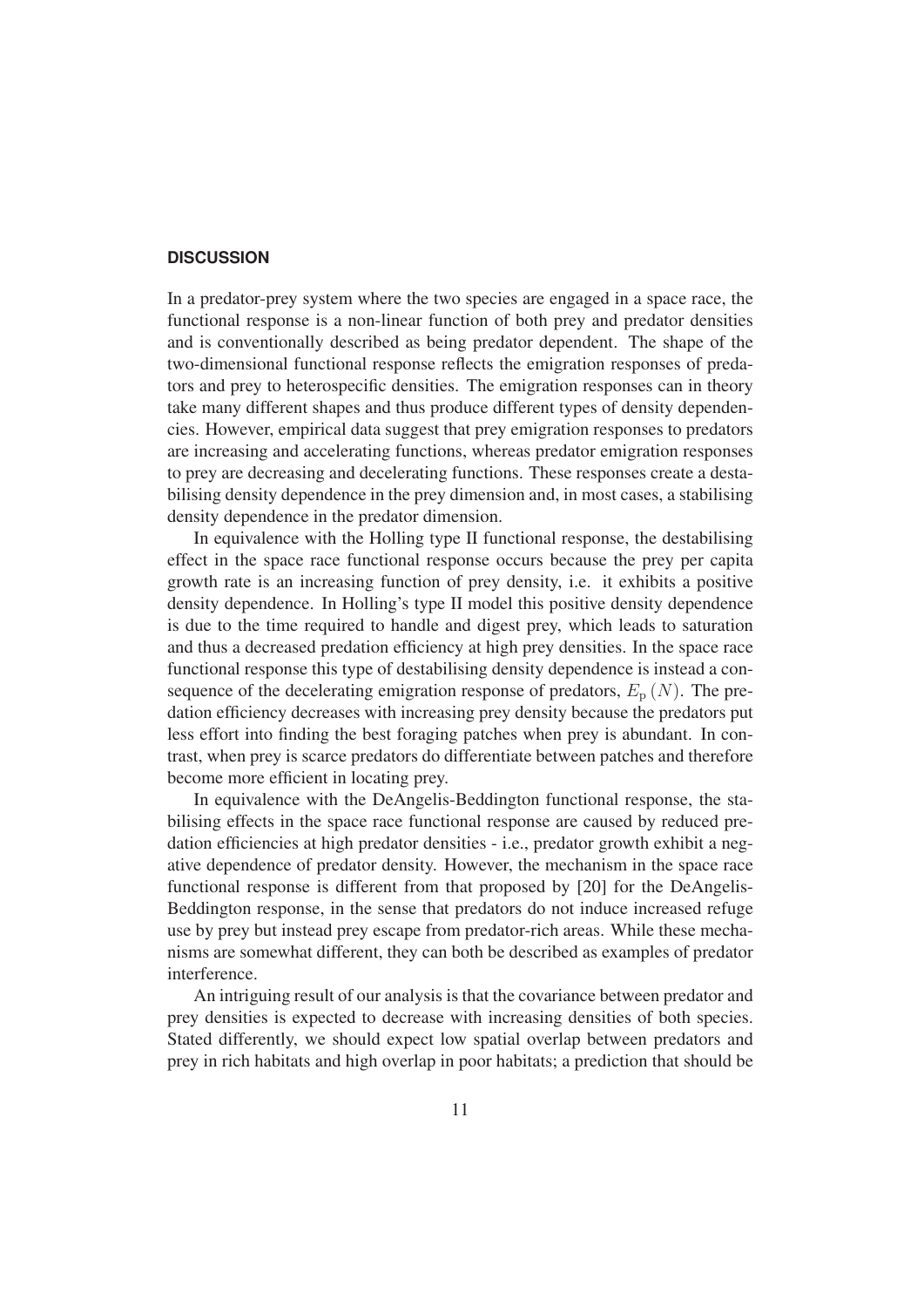testable in laboratory and field experiments. This finding has important implications for the stability and persistence of predator-prey systems. If some external factor reduce the equilibrium densities of predators and prey, the space race will cause increased predation rate, thereby further reducing prey equilibrium densities. For some models, like the Lotka-Volterra predator-prey model, also the equilbrium densities of predators will be reduced. This suggests that the space race increases extinction risk in poor habitats due to demographic and environmental stochasticity. Perhaps more important is the finding that a Lotka-Volterra system with space race functional response tend to show limit cycles when equilibrium densities are low. This means that predator-prey systems in poor habitats, where equilibrium densities are low, at times will reach very low densities and consequently have greatly increased risk of stochastic extinctions. An implication of this result is that models based on local scale functional responses, which neglect the influence of density dependent movements, might underestimate the risk of extinction for populations of conservation concern.

Density-dependent dispersal appears to be common among systems of mobile organisms; empirical data suggest that prey typically have accelerating emigration responses to predator density whereas predators show decelerating responses (without significant convex regions) to prey. The two types of density dependence produced by these responses typically have opposing effects on stability [electronic supplementary material; 15]. It is therefore impossible to precisely predict how space races affect stability based on this information alone. To make robust predictions, we will need more specific information on the relationship between the emigration responses of both species in coupled predator prey systems; to our knowledge, such data are not currently available.

Future studies may extend the basic space race considered here to include additional emigration cues and spatial heterogeneity in physical variables that influence predation risk and food intake [see e.g., 26, 13, 14]. It would also be valuable to know how the strengths of the density dependencies produced by space races relate to those generated by other mechanisms, such as handling time and refuge use. Such studies will likely be valuable contributions to our understanding of the mechanism controlling persistence of food webs in ecological systems.

#### **ACKNOWLEDGEMENTS**

We thank Per Lundberg, Frédéric Barraquand and one anonymous reviewer for valuable comments on previous versions of this manuscript. HS thanks Lennart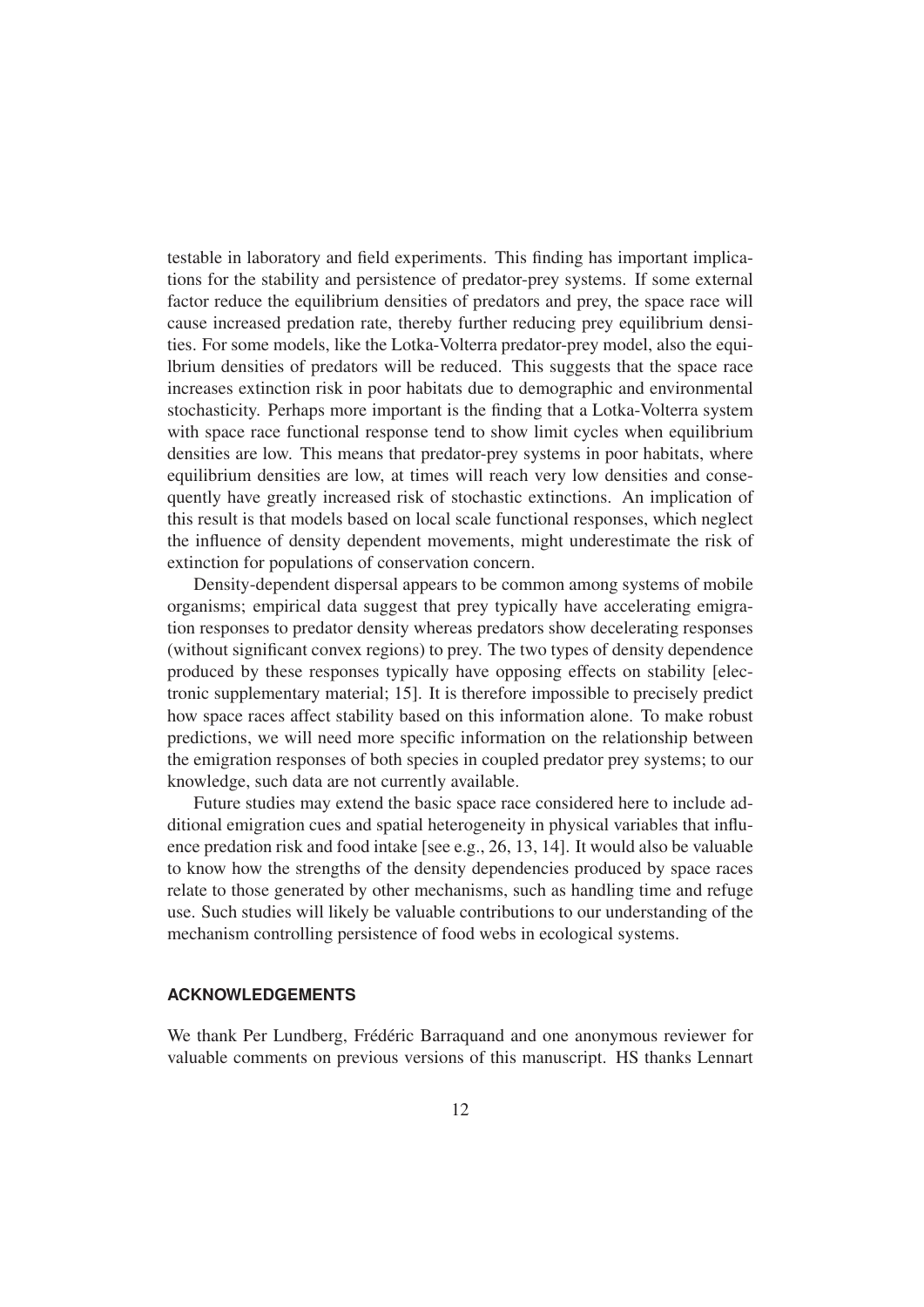Persson, Mats Bodin, and Etsuko Nonaka for helpful discussions during the early stages of the work. GE and HS were supported by a grant from the Swedish Research Council to GE.

#### **REFERENCES**

- 1 Royama T. A comparative study of models for predation and parasitism. *Res Popul Ecol*. 1971;1:1–91.
- 2 Rogers D. Random search and insect population models. *J Anim Ecol*. 1972;41(2):369–383. (doi:10.2307/3474)
- 3 Fryxell JM, Lundberg P. *Individual Behavior and Community Dynamics*. vol. 20. New York: Chapman & Hall; 1997.
- 4 Tilman D, Kareiva PM. *Spatial Ecology: The Role of Space in Population Dynamics and Interspecific Interactions*. Princeton University Press; 1997.
- 5 Murdoch WW, Briggs CJ, Nisbet RM. *Consumer-Resource Dynamics*. New Jersey: Princeton University Press; 2003.
- 6 Keitt TH, Johnson AR. Spatial heterogeneity and anomalous kinetics: emergent patterns in diffusion-limited predatory-prey interaction. *J Theor Biol*. 1995;172(2):127–139.
- 7 Englund G, Leonerdsson K. Scaling up the functional response for spatially heterogeneous systems. *Ecol Lett*. 2008;11(5):440–449. (doi:10.1111/j.1461- 0248.2008.01159.x)
- 8 Hunsicker ME, Ciannelli L, Bailey KM, Buckel JA, W White J, Link JS, et al. Functional responses and scaling in predator-prey interactions of marine fishes: contemporary issues and emerging concepts. *Ecol Lett*. 2011;14(12):1288–1299. (doi:10.1111/j.1461-0248.2011.01696.x)
- 9 Charnov EL. Optimal foraging, the marginal value theorem. *Theor Popul Biol*. 1976;9(2):129–136. (doi:10.1016/0040-5809(76)90040-X)
- 10 Milinski M, Parker GA. Competition for resources. In: *Behavioural Ecology: An Evolutionary Approach*. Oxford: Blackwell; 1991. p. 137–168.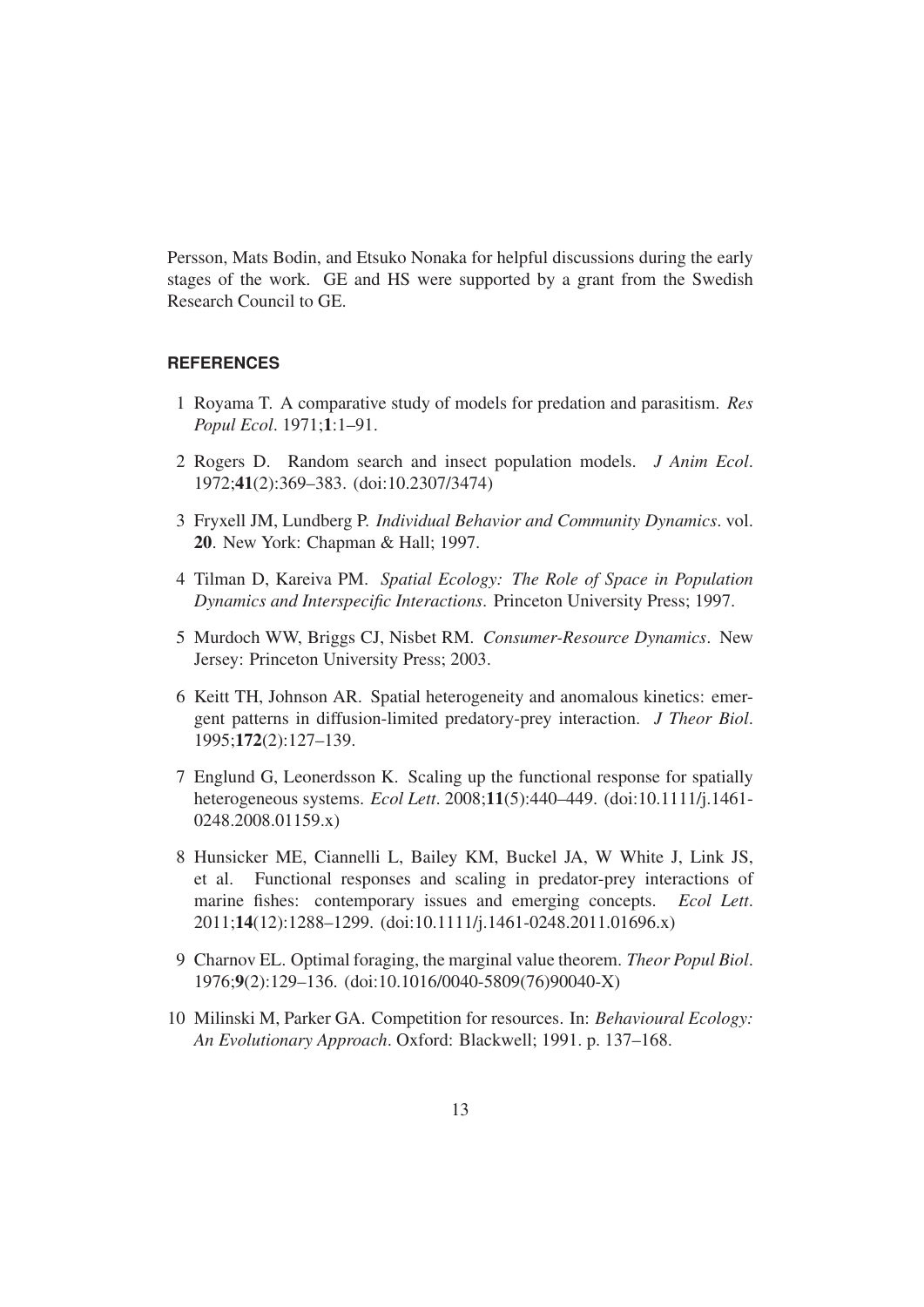- 11 Englund G. Effects of density and food availability on habitat selection in a net-spinning caddis larva, *Hydropsyche siltalai*. Oikos. 1993;68(3):473–480. (doi:10.2307/3544915)
- 12 Englund G. Scale dependent effects of predatory fish on stream benthos. Oikos. 2005;111(1):19–30. (doi:10.1111/j.0030-1299.2005.13937.x)
- 13 Sih A. Predator-prey space use as an emergent outcome of a behavioral response race. In: *Ecology of Predator-prey Interactions*. New York: Oxford University Press; 2005. p. 240–255.
- 14 Hammond JI, Luttbeg B, Brodin T, Sih A. Spatial scale influences the outcome of the predator-prey space race between tadpoles and predatory dragonflies. *Funct Ecol*. 2012;26(2):522–531. (doi:10.1111/j.1365-2435.2011.01949.x)
- 15 Sjödin H, Brännström Å, Söderquist M, Englund G. Population-level consequences of heterospecific density-dependent movements in predator-prey systems. *J Theor Biol*. 2014;342:93–106. (doi:10.1016/j.jtbi.2013.09.019)
- 16 Ruxton GD, Gurney WSC. Deriving the functional-response without assuming homogeneity. *Am Nat*. 1994;144(3):537–541. (doi:10.1086/285692)
- 17 Nachman G. A functional response model of a predator population foraging in a patchy habitat. *J Anim Ecol*. 2006;75(4):948–958. (doi:10.1111/j.1365- 2656.2006.01114.x)
- 18 Abrams PA, Walters CJ. Invulnerable prey and the paradox of enrichment. *Ecology.* 1996;77(4):1125–33.
- 19 Poggiale JC. Predator-prey models in heterogeneous environment: Emergence of functional response. *Math Comput Model*. 1998;27(4):63–71. (doi:10.1016/S0895-7177(98)00006-5)
- 20 Geritz S, Gyllenberg M. A mechanistic derivation of the DeAngelis-Beddington functional response. *J Theor Biol*. 2012;314:106–108. (doi:10.1016/j.jtbi.2012.08.030)
- 21 Barraquand F, Inchausti P, Bretagnolle V. Cognitive abilities of a central place forager interact with prey spatial aggregation in their effect on intake rate. *Anim Behav.* 2009;78(2):505–514.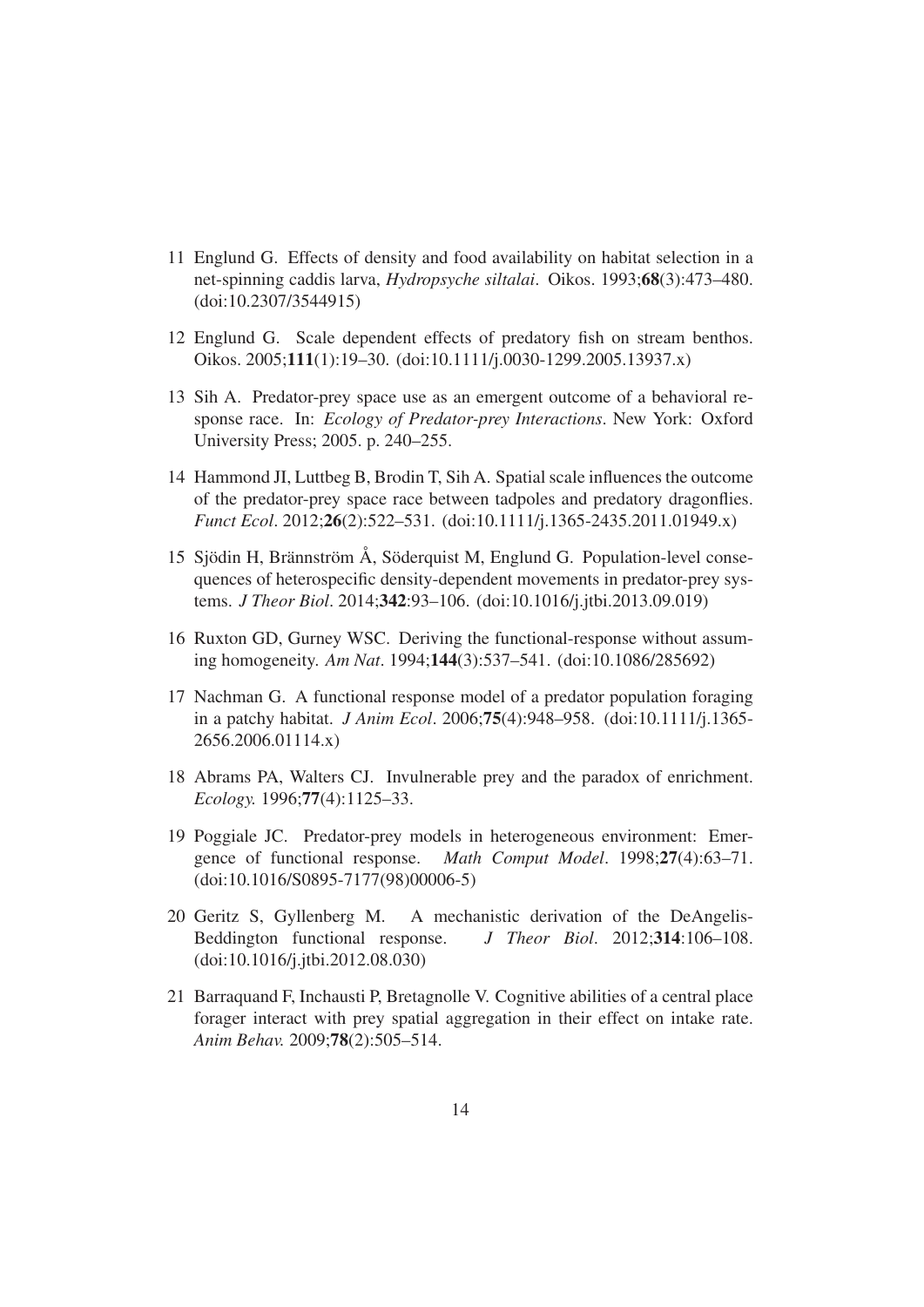- 22 Morozov AY. Emergence of Holling type III zooplankton functional response: bringing together field evidence and mathematical modelling. *J Theor Biol*. 2010;265(1):45–54. (doi:10.1016/j.jtbi.2010.04.016)
- 23 Cordoleani F, Nerini D, Morozov A, Gauduchon M, Poggiale JC. Scaling up the predator functional response in heterogeneous environment: When Holling type III can emerge? *J Theor Biol.* 2013;336:200–208. (doi:10.1016/j.jtbi.2013.07.011)
- 24 Murdoch WW, Stewart-Oaten A. Aggregation by parasitoids and predators: effects on equilibrium and stability. *Am Nat*. 1989;134(2):288–310. (doi:10.1086/284981)
- 25 Barraquand F, Murrell DJ. Scaling up predator-prey dynamics using spatial moment equations. *Methods Ecol Evol*. 2013;4(3):276–289. (doi:10.1111/2041-210X.12014)
- 26 Sih A. Game theory and predator-prey response races. In: *Game Theory and Animal Behavior.* New York: Oxford University Press; 1998. p. 221–238.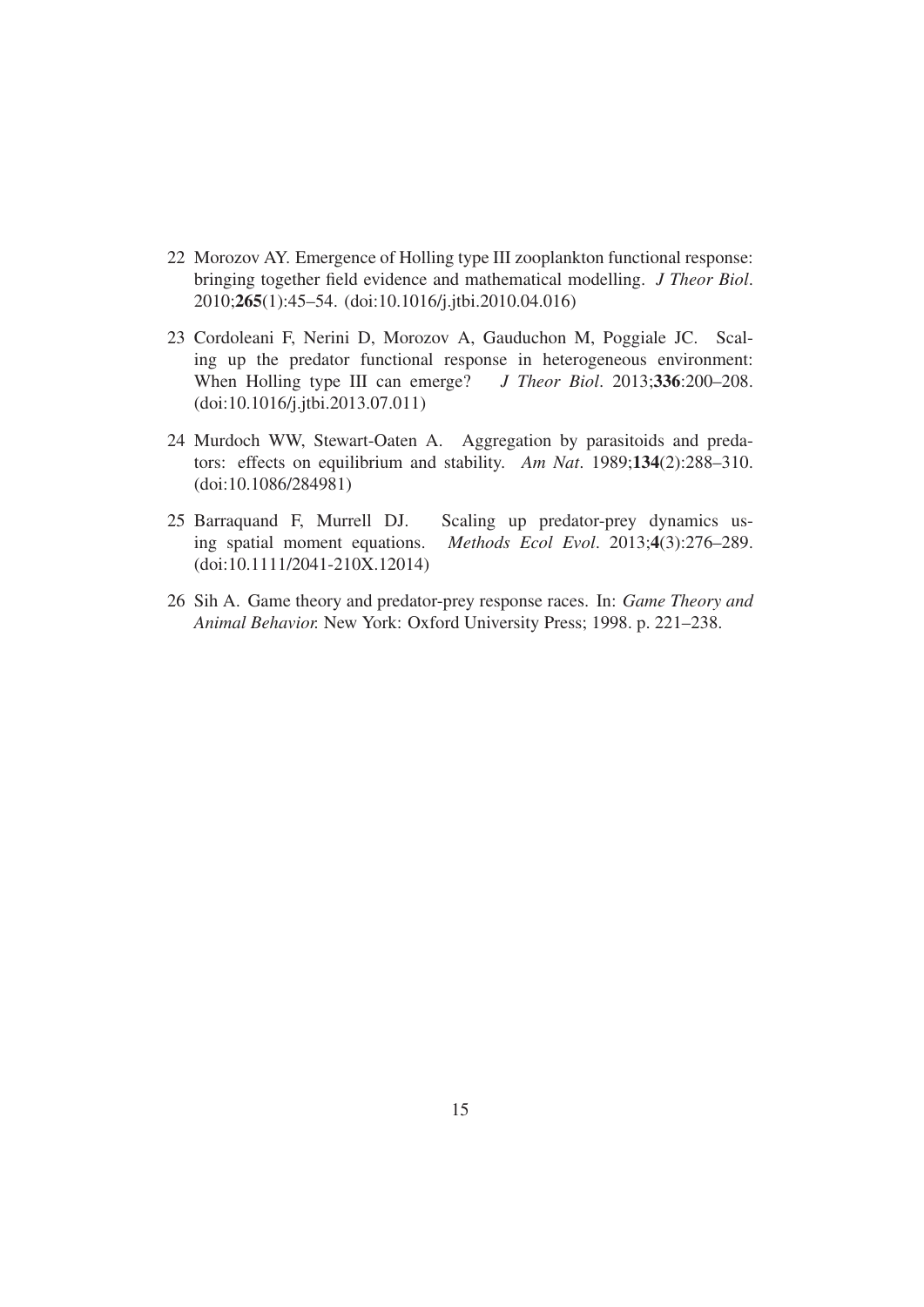# **Electronic supplementary material to "Space race functional responses"**

Henrik Sjödin<sup>1,2,∗</sup>, Åke Brännström<sup>2,3</sup> and Göran Englund<sup>1</sup>

<sup>1</sup>*Department of Ecology and Environmental Science, Umeå University, 90187 Umeå, Sweden* <sup>2</sup>*Evolution and Ecology Program, International Institute for Applied Systems Analysis, 2361 Laxenburg, Austria*

<sup>3</sup>*Department of Mathematics and Mathematical Statistics, Umeå University, 90187 Umeå, Sweden*

## 1 **POPULATION-LEVEL ENCOUNTER RATES**

The population-level encounter rate  $g(N, P)$  is determined by taking the average over all local encounter rates. This is obtained as usual by summing over the products of the states of the process and the probabilities  $D$  that each state will occur. Hence,

$$
g(N, P) = \langle G(X_n, X_p) \rangle
$$
  
= 
$$
\sum_{x_n=0}^{\infty} \sum_{x_p=0}^{\infty} D(x_n, x_p, t) G(x_n, x_p)
$$
  
= 
$$
\alpha_e \langle X_n X_p \rangle,
$$
 (1)

and since  $cov(X_n, X_p) = \langle X_n X_p \rangle - NP$  by definition, we find that

$$
g(N, P) = \alpha_{\rm e} {\rm cov}(X_{\rm n}, X_{\rm p}) + \alpha_{\rm e} NP,
$$
\n(2)

which simplifies to

$$
g(N, P) = \alpha_e NP \left( 1 + \frac{\text{cov}(X_n, X_p)}{NP} \right),\tag{3}
$$

where  $cov(X_n, X_p)/NP$  is the per capita covariance  $C(N, P)$ . Finally, we therefore write

$$
g(N, P) = \alpha_e NP \left( 1 + C(N, P) \right). \tag{4}
$$

<sup>∗</sup>Author for correspondence (sjodin.h@gmail.com)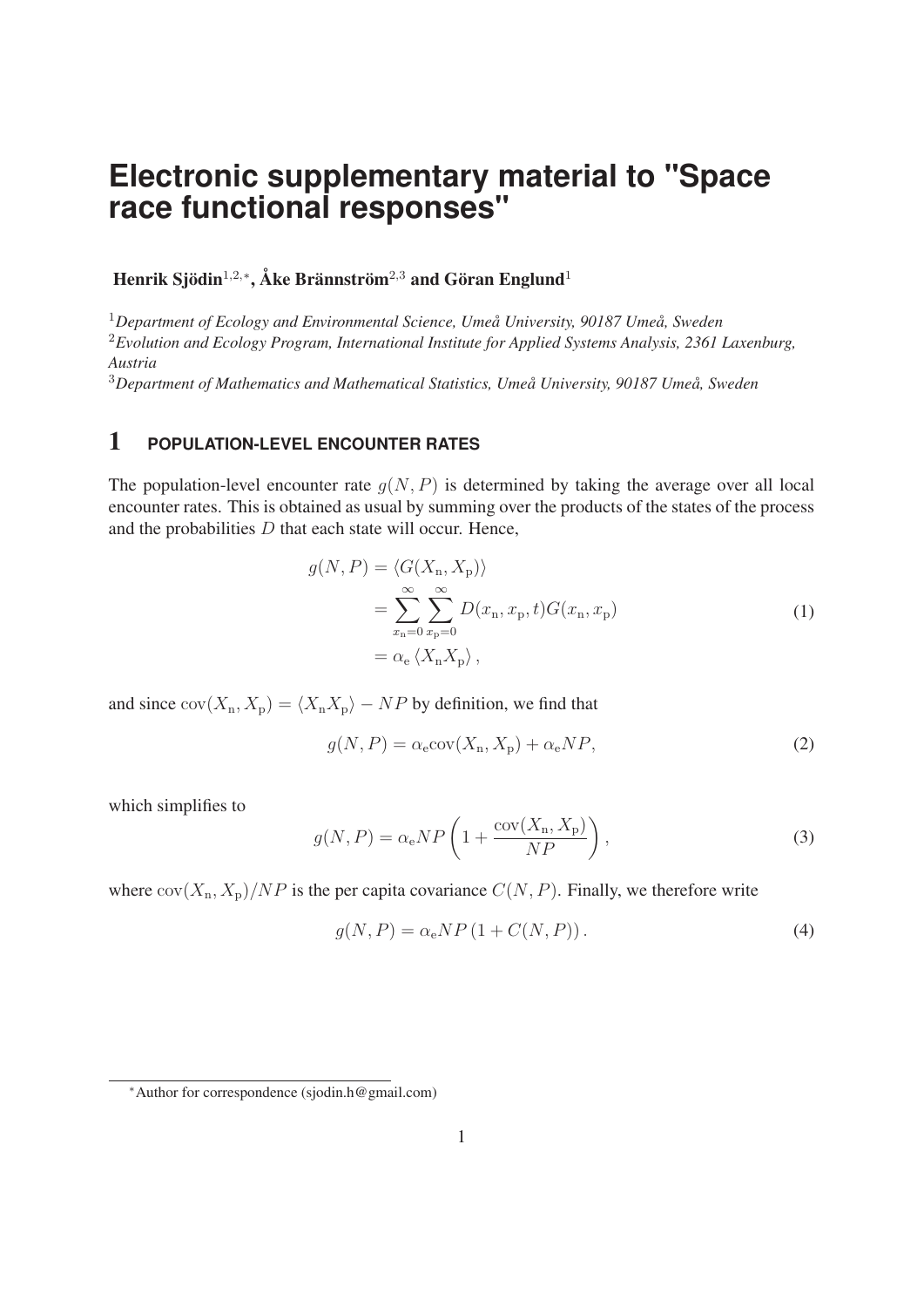

Figure S1: The analytical relationship  $S = -E'_{n}(P) - E'_{p}(N)$  (thin) is a good estimate of the border between  $S > 0$  and  $S < 0$  except when mean densities of prev are low. This is verified by border between  $S > 0$  and  $S < 0$ , except when mean densities of prey are low. This is verified by comparison with results from a numerical analysis of a master equation (thick). Prey emigration are given by  $\theta$  in  $E_n(P) = 1 + e^{\theta P}$  and predator emigration by  $E_p(N) = 1 + 20e^{-\theta N}$ .

### 2 **ROBUSTNESS**

#### 2.1 *Numerical analysis of the space race sign*

The border between negative and positive space race signs, which determines whether predator or prey wins the space race, is well estimated by the analytical relationship  $S = -E'_{n}(P) - E'(N)$ . This is verified by comparison with results from a numerical analysis of a master equation  $E'_{\rm p}(N)$ . This is verified by comparison with results from a numerical analysis of a master equation (figure S1) (figure S1).

#### 2.2 *Robustness of analytical responses*

The functional responses graphically represented in the main text are, even for large  $\theta$ , in qualitative agreement with the exact functional responses obtained from numerical analysis of the corresponding master equation (figure S2).

### 2.3 *Dynamics of eight cases of the predator-prey system with a space-race functional response*

Here we present a stability analysis of the specific system  $\dot{N} = rN - \alpha NP(1 + C(N, P)); \dot{P} = \alpha \eta NP(1 + C(N, P)) - mP$ , with  $r = 1.5, \alpha = 0.57, \eta = 1.0, m = 2.0$ , where  $C(N, P) =$  $\alpha\eta NP(1+C(N,P)) - mP$ , with  $r = 1.5, \alpha = 0.57, \eta = 1.0, m = 2.0$ , where  $C(N,P) = E'_n(P)+E'_n(N) - E_n(P)$  $-\frac{E'_n(P)+E'_p(N)}{E_n(P)+E_p(N)}$ ,  $E_n(P) = 1+ e^{\theta_n P}$  and  $E_p(N) = 1+ 20e^{-\theta_p N}$ , with  $\theta_n = 0.3$  and for a number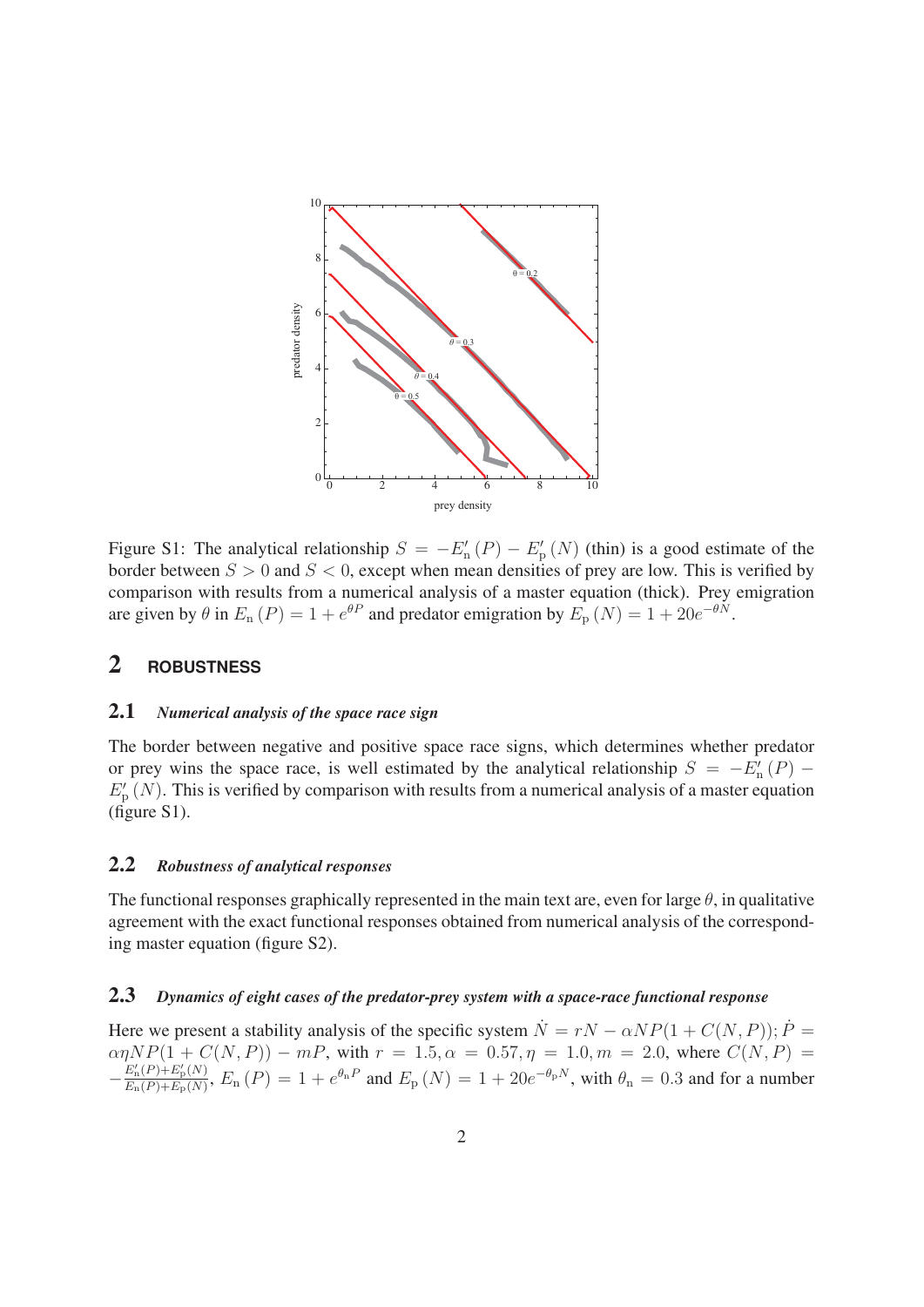

Figure S2: Normalised functional responses  $(f(N, P) - \alpha N)$ ; where then the Holling type I response equals zero) corresponding to the functional responses  $f(N, P)$  in figure 2d in the main text, show that the exact space race functional responses (thick) (obtained by numerical analysis of a corresponding master equation) is in qualitative agreement with the corresponding analytical responses (thin) even for high degrees ( $\theta \in [0.1, 0.5]$ ) of density dependence in emigration rates.



Figure S3: Predator-prey isoclines of the system:  $\dot{N} = rN - \alpha NP(1 + C(N, P))$ ;  $\dot{P} = \alpha \eta NP(1 +$  $C(N, P)$ ) − mP, plotted with  $\theta_n = 0.3$  and for a range of values (0.0, 0.1, 0.2, 0.3, 0.4, 0.5, 0.6) of  $\theta_p$ , where the different values  $\theta_p$  are graphically represented by shades of gray from dark to bright with increasing values of  $\theta_p$ . The blue isoclines correspond to  $\theta_n = 0.0$ ,  $\theta_p = 0.0$  representing the standard Lotka-Volterra isoclines. The fixed points for each respective case are given by the intersection of the two isolines. Prey emigration are given by  $E_n(P) = 1 + e^{\theta_n P}$  and predator emigration by  $E_p (N) = 1 + 20e^{-\theta_p N}$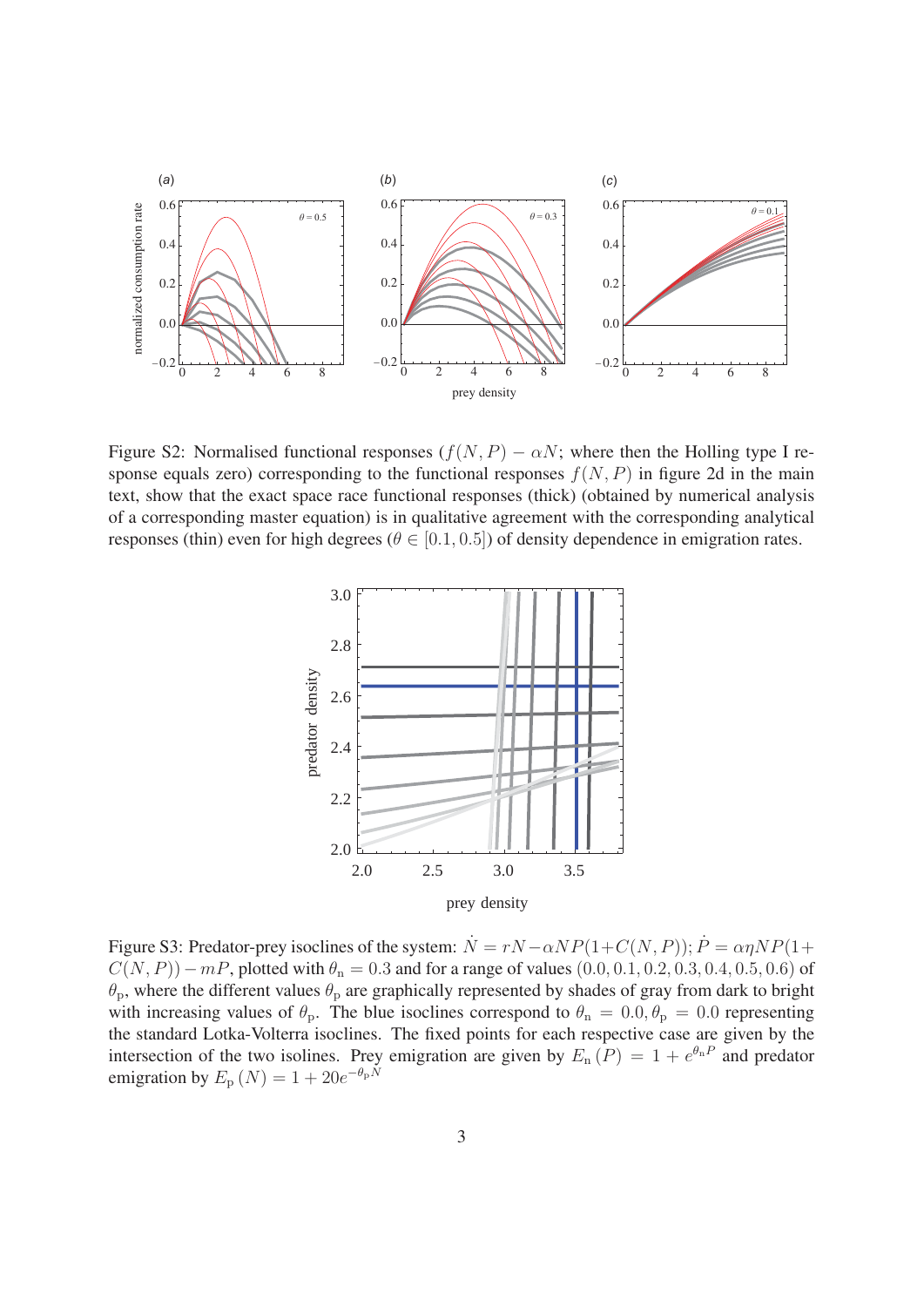of cases  $\theta_p = \{0.0, 0.1, 0.2, 0.3, 0.4, 0.5, 0.6\}$ . The system is predicted (given that  $\theta_n$  and  $\theta_p$  are suffixciently small) to be stable if the species densities are within the basin of attraction of a fixed point  $(N^*, P^*)$  that satisfy

$$
E''_{\mathbf{p}}(N) - \eta E''_{\mathbf{n}}(P) - C(N, P)(\eta E'_{\mathbf{n}}(P) - E'_{\mathbf{p}}(N)) < 0,\tag{5}
$$

as was derived in [1].



Figure S4: The contribution to stability of emigration responses: (*a*) shows the contribution of the curvature of emigration responses, (*b*) shows the effects of the slopes of emigration responses times the per capita covariance, for different values of  $\theta_p$ . Figure (*c*) shows the combined effect. The system is going from being stable (green) at low  $\theta_p$  relative to  $\theta_n$  to being unstable (red) as  $\theta_p$ increases. When  $\theta_p$  exceeds some limit between 0.2 and 0.3, the stability criterion (equation 5) is no longer met and the system becomes unstable.

As figure S3 shows, the fixed points at the intersection of each couple of isoclines depending on the parametrization of  $\theta_n$  and  $\theta_p$  lies in the density range 2.0 to 3.6. Figure S4 illustrates in this range how the two principal terms of equation (5) relate to each other. When the destabilising decelerating curvature of the predator response  $(E_p''(N))$  becomes large relative to the stabilising<br>accelerating curvature of the prev response, such that  $F''(N) = nF''(P)$  (figure S4a) outgrows the accelerating curvature of the prey response, such that  $E_p''(N) - \eta E_n''(P)$  (figure S4a) outgrows the stabilizing positive covariance term  $C(N, P)(pF'(P) - F'(N))$  (figure S4b) the criterion is not stabilizing positive covariance term  $C(N, P)(\eta E_n'(P) - E_p'(N))$  (figure S4b) the criterion is not<br>satisfied and the system becomes unstable (figure S4c). Only when  $\theta$  is less than 0.3 the system satisfied and the system becomes unstable (figure S4c). Only when  $\theta_p$  is less than 0.3 the system is stable. This applies over the whole range (2.0 to 3.6) of considered equilibrium densities.

The phase-plane dynamics of the considered cases of  $\theta_n$  and  $\theta_p$  are depicted in figure S5. Figure S5a shows the case where  $\theta_n$  and  $\theta_p$  are zero; constituting a standard Lotka-Volterra system with neutral cycles. The stable fixed points (within green regions in figure S5 b-d) constitute attractors at which the system is stable. In the neighborhood of unstable fixed points (within red regions in figure S5 e-h) the system is attracted by limit cycles around the fixed points, where the magnitude of the oscillations in the limit cycles increases with  $\theta_p$ . Unstable dynamics are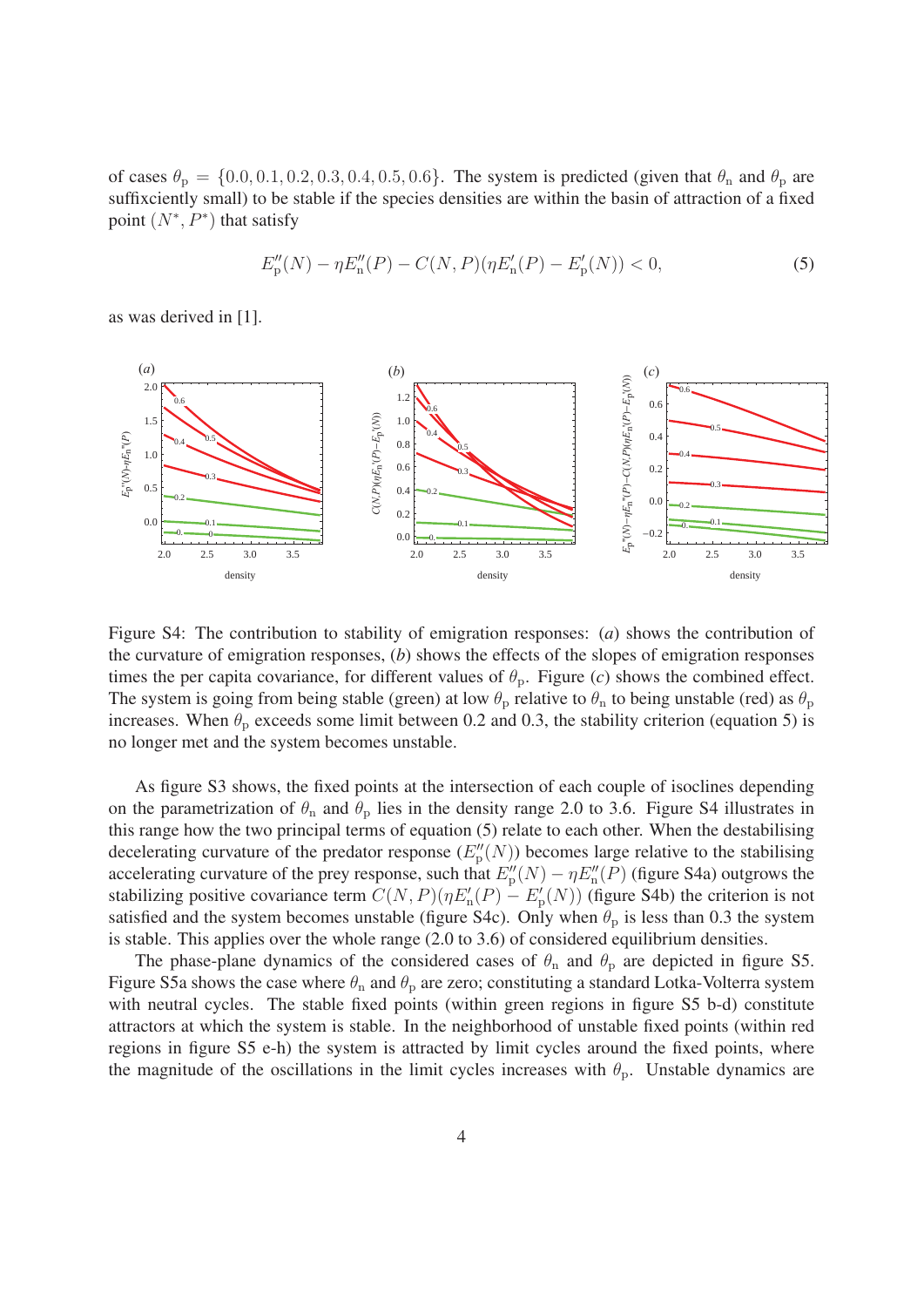

Figure S5: The dynamics in the phase plane, with initial conditions  $N = P = 10$  (black points), together with isoclines (black lines; identical to isoclines in figure S3). The intersection points of the isoclines mark the fixed points corresponding to different values of  $\theta_n$  and  $\theta_p$ . The green regions illustrate where the criterion (equation 5) is true, the red regions where it is false and the blue region where the left-hand-side of equation 5 equals zero. (*a*) As  $\theta_n = \theta_p = 0$  the covariance is zero and we have a Lotka-Volterra system with neutral cycles; (b)-(h) as  $\theta_n + \theta_p \neq 0$  the covariance is dependent on densities and in (*b*)-(*d*) the system is attracted by stable fixed points, and in (*e*)-(*h*) the fixed points are repellors and the system is attracted to limit cycles around the fixed points.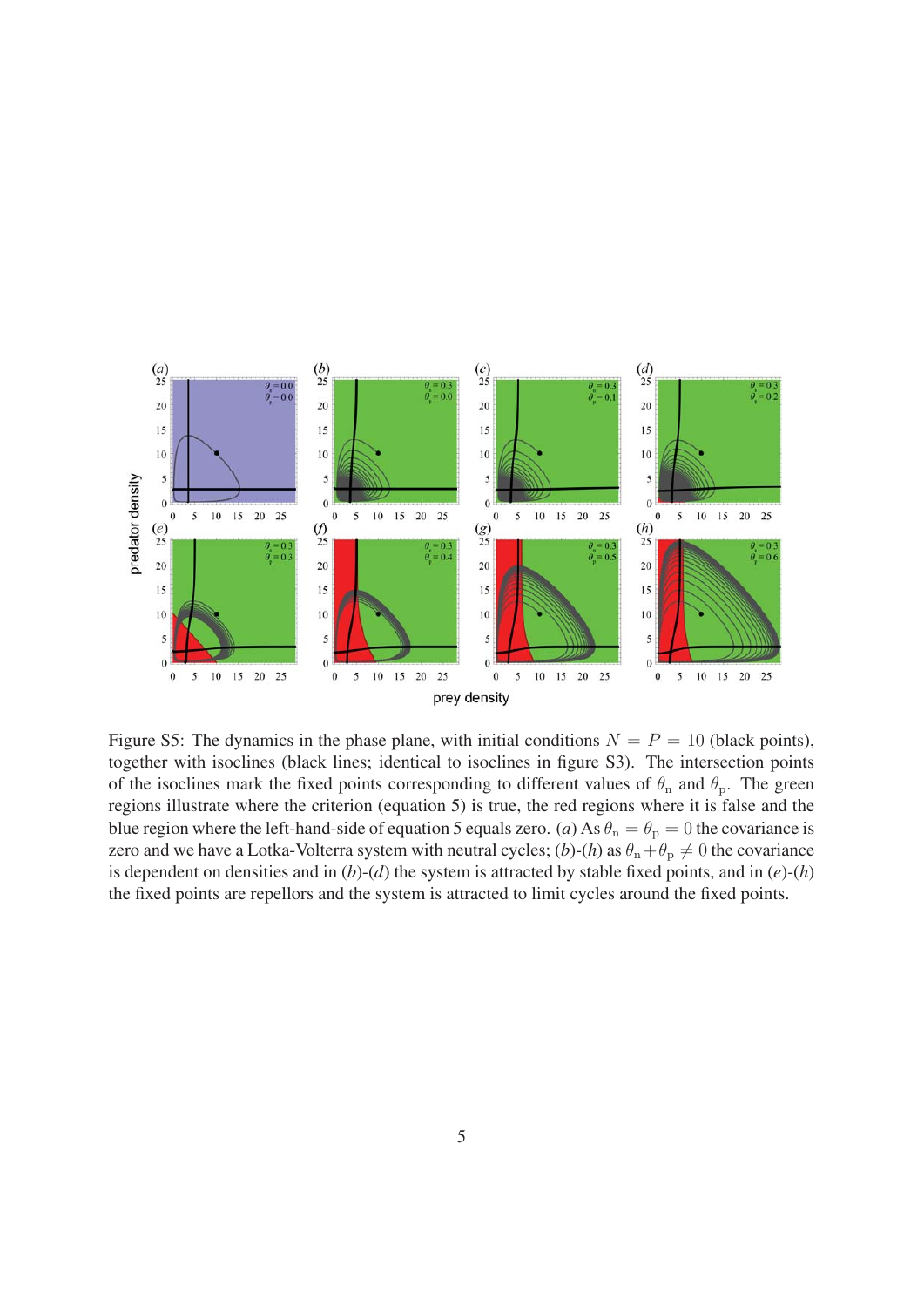predicted generally at low equilibrium densities (especially low prey densities) adding to the risk of stochastic extinctions at small population sizes.



Figure S6: Examples of prey emigration responses to predator densities (*a*)-(*c*) and predator emigration responses to prey density (*d*)-(*f*). Data are taken from (*a*) [2], Baetis; (*b*) [2], Paraleptophlebia; (*c*) [3]; (*d*) [4]; (*e*) [5]; (*f*) [6], small Baetis. Negative values for emigration rate in (*c*) occur because [3] reported residuals from a regression of emigration rate on the amount of plant injury.

## 3 **EMPIRICAL EMIGRATION RATES**

Figure S6 shows examples of empirical emigration responses of predators and prey.